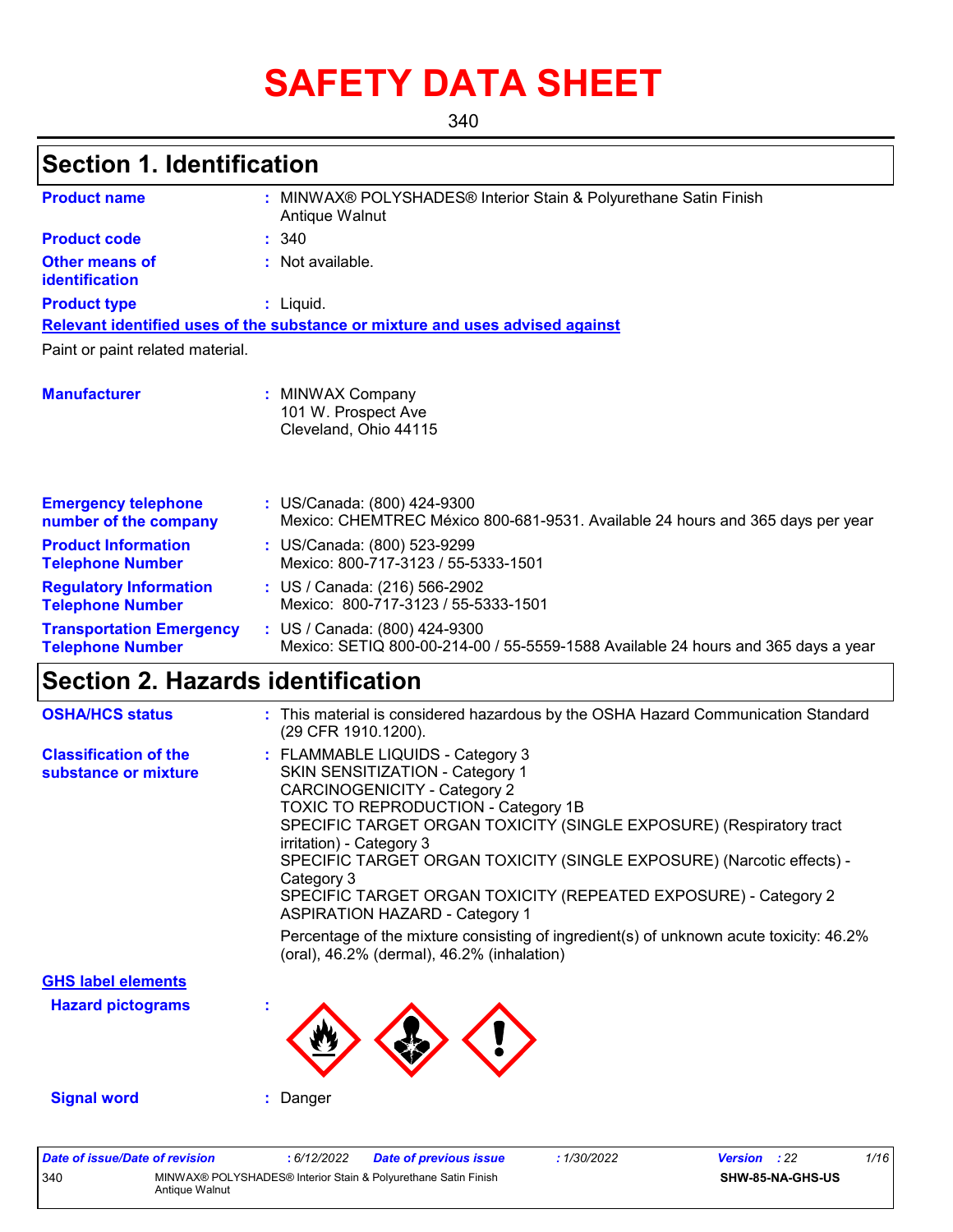## **Section 2. Hazards identification**

| <b>Hazard statements</b>                   | : Flammable liquid and vapor.<br>May be fatal if swallowed and enters airways.<br>May cause an allergic skin reaction.<br>May cause respiratory irritation.<br>May cause drowsiness or dizziness.<br>Suspected of causing cancer.<br>May damage fertility or the unborn child.<br>May cause damage to organs through prolonged or repeated exposure.                                                                                                                                                                                                                                         |
|--------------------------------------------|----------------------------------------------------------------------------------------------------------------------------------------------------------------------------------------------------------------------------------------------------------------------------------------------------------------------------------------------------------------------------------------------------------------------------------------------------------------------------------------------------------------------------------------------------------------------------------------------|
| <b>Precautionary statements</b>            |                                                                                                                                                                                                                                                                                                                                                                                                                                                                                                                                                                                              |
| <b>General</b>                             | : Read label before use. Keep out of reach of children. If medical advice is needed,<br>have product container or label at hand.                                                                                                                                                                                                                                                                                                                                                                                                                                                             |
| <b>Prevention</b>                          | : Obtain special instructions before use. Do not handle until all safety precautions have<br>been read and understood. Wear protective gloves, protective clothing and eye or face<br>protection. Keep away from heat, hot surfaces, sparks, open flames and other ignition<br>sources. No smoking. Use explosion-proof electrical, ventilating or lighting equipment.<br>Use non-sparking tools. Take action to prevent static discharges. Use only outdoors or<br>in a well-ventilated area. Do not breathe vapor. Contaminated work clothing must not<br>be allowed out of the workplace. |
| <b>Response</b>                            | : IF exposed or concerned: Get medical advice or attention. IF INHALED: Remove<br>person to fresh air and keep comfortable for breathing. Call a POISON CENTER or<br>doctor if you feel unwell. IF SWALLOWED: Immediately call a POISON CENTER or<br>doctor. Do NOT induce vomiting. IF ON SKIN (or hair): Take off immediately all<br>contaminated clothing. Rinse skin with water. Wash contaminated clothing before<br>reuse. IF ON SKIN: Wash with plenty of water. If skin irritation or rash occurs: Get<br>medical advice or attention.                                               |
| <b>Storage</b>                             | : Store locked up. Store in a well-ventilated place. Keep container tightly closed. Keep<br>cool.                                                                                                                                                                                                                                                                                                                                                                                                                                                                                            |
| <b>Disposal</b>                            | : Dispose of contents and container in accordance with all local, regional, national and<br>international regulations.                                                                                                                                                                                                                                                                                                                                                                                                                                                                       |
| <b>Supplemental label</b><br>elements      | DELAYED EFFECTS FROM LONG TERM OVEREXPOSURE. Contains solvents which<br>can cause permanent brain and nervous system damage. Intentional misuse by<br>deliberately concentrating and inhaling the contents can be harmful or fatal. WARNING:<br>This product contains chemicals known to the State of California to cause cancer and<br>birth defects or other reproductive harm.                                                                                                                                                                                                            |
|                                            | Please refer to the SDS for additional information. Keep out of reach of children. Do not<br>transfer contents to other containers for storage.                                                                                                                                                                                                                                                                                                                                                                                                                                              |
| <b>Hazards not otherwise</b><br>classified | : DANGER: Rags, steel wool, other waste soaked with this product, and sanding residue<br>may spontaneously catch fire if improperly discarded. Immediately place rags, steel<br>wool, other waste soaked with this product, and sanding residue in a sealed, water-filled,<br>metal container. Dispose of in accordance with local fire regulations.                                                                                                                                                                                                                                         |
|                                            |                                                                                                                                                                                                                                                                                                                                                                                                                                                                                                                                                                                              |

## **Section 3. Composition/information on ingredients**

| Substance/mixture     | : Mixture                   |
|-----------------------|-----------------------------|
| Other means of        | $\therefore$ Not available. |
| <i>identification</i> |                             |

**CAS number/other identifiers**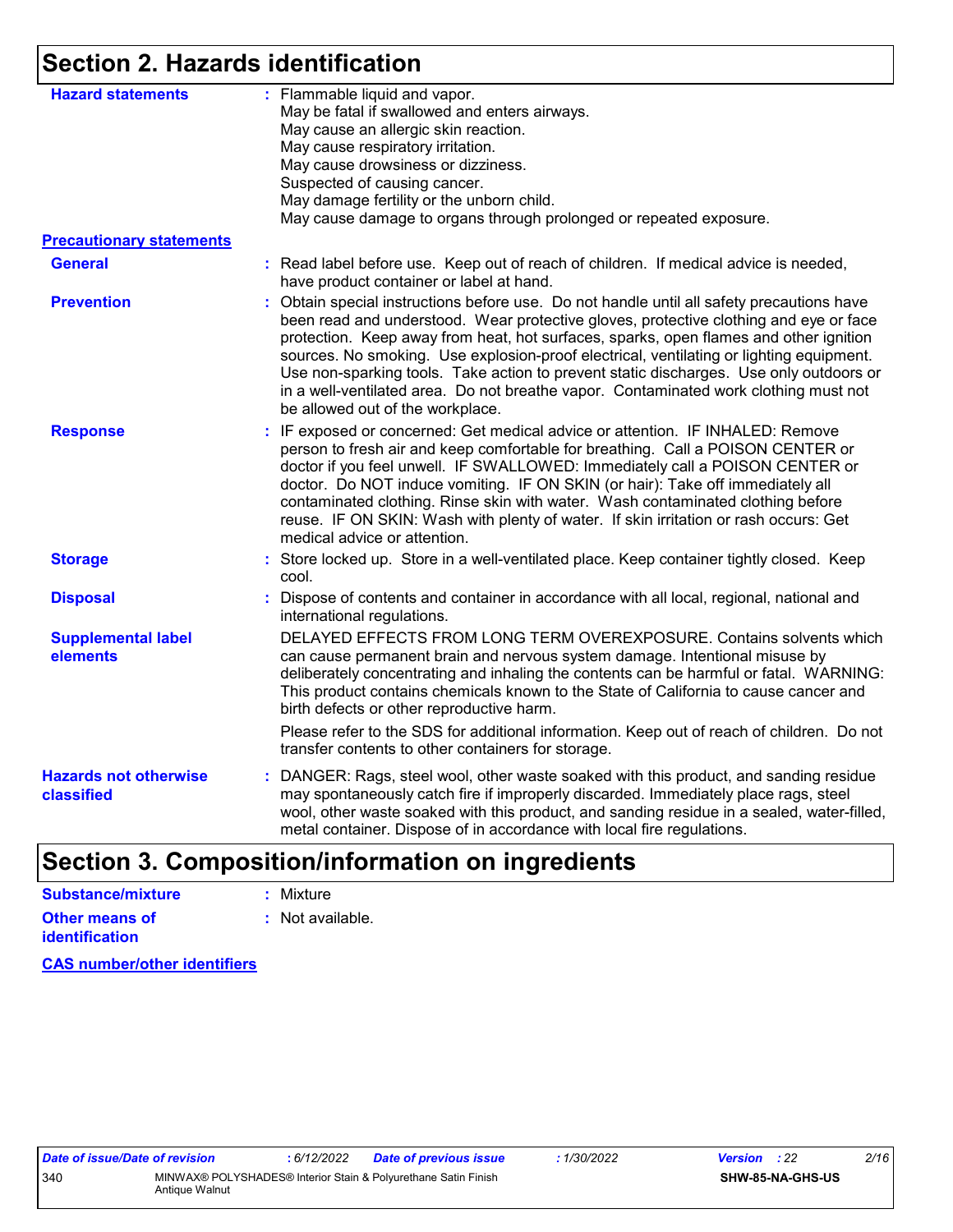### **Section 3. Composition/information on ingredients**

| <b>Ingredient name</b>               | % by weight | <b>CAS number</b> |
|--------------------------------------|-------------|-------------------|
| Light Aliphatic Hydrocarbon          | l≥25 - ≤50  | 64742-47-8        |
| Light Aliphatic Hydrocarbon          | 210 - ≤25   | 64742-47-8        |
| Amorphous Precipitated Silica        | l≤5         | 112926-00-8       |
| Zirconium 2-Ethylhexanoate           | ∣≤1         | 22464-99-9        |
| Mineral Spirits (Odorless)           | $\leq$ 1    | 64742-47-8        |
| Med. Aliphatic Hydrocarbon Solvent   | $\leq$ 1    | 64742-88-7        |
| Hydrotreated Heavy Petroleum Naphtha | $\leq 0.3$  | 64742-48-9        |
| Methyl Ethyl Ketoxime                | l≤0.3       | 96-29-7           |
| Cobalt 2-Ethylhexanoate              | l≤0.3       | 136-52-7          |

Any concentration shown as a range is to protect confidentiality or is due to batch variation.

**There are no additional ingredients present which, within the current knowledge of the supplier and in the concentrations applicable, are classified and hence require reporting in this section.**

**Occupational exposure limits, if available, are listed in Section 8.**

### **Section 4. First aid measures**

#### **Description of necessary first aid measures**

| <b>Eye contact</b>  | : Immediately flush eyes with plenty of water, occasionally lifting the upper and lower<br>eyelids. Check for and remove any contact lenses. Continue to rinse for at least 10<br>minutes. Get medical attention.                                                                                                                                                                                                                                                                                                                                                                                                                                                                                                                                       |
|---------------------|---------------------------------------------------------------------------------------------------------------------------------------------------------------------------------------------------------------------------------------------------------------------------------------------------------------------------------------------------------------------------------------------------------------------------------------------------------------------------------------------------------------------------------------------------------------------------------------------------------------------------------------------------------------------------------------------------------------------------------------------------------|
| <b>Inhalation</b>   | : Remove victim to fresh air and keep at rest in a position comfortable for breathing. If it<br>is suspected that fumes are still present, the rescuer should wear an appropriate mask<br>or self-contained breathing apparatus. If not breathing, if breathing is irregular or if<br>respiratory arrest occurs, provide artificial respiration or oxygen by trained personnel. It<br>may be dangerous to the person providing aid to give mouth-to-mouth resuscitation.<br>Get medical attention. If necessary, call a poison center or physician. If unconscious,<br>place in recovery position and get medical attention immediately. Maintain an open<br>airway. Loosen tight clothing such as a collar, tie, belt or waistband.                    |
| <b>Skin contact</b> | : Wash with plenty of soap and water. Remove contaminated clothing and shoes. Wash<br>contaminated clothing thoroughly with water before removing it, or wear gloves.<br>Continue to rinse for at least 10 minutes. Get medical attention. In the event of any<br>complaints or symptoms, avoid further exposure. Wash clothing before reuse. Clean<br>shoes thoroughly before reuse.                                                                                                                                                                                                                                                                                                                                                                   |
| <b>Ingestion</b>    | : Get medical attention immediately. Call a poison center or physician. Wash out mouth<br>with water. Remove dentures if any. If material has been swallowed and the exposed<br>person is conscious, give small quantities of water to drink. Stop if the exposed person<br>feels sick as vomiting may be dangerous. Aspiration hazard if swallowed. Can enter<br>lungs and cause damage. Do not induce vomiting. If vomiting occurs, the head should<br>be kept low so that vomit does not enter the lungs. Never give anything by mouth to an<br>unconscious person. If unconscious, place in recovery position and get medical<br>attention immediately. Maintain an open airway. Loosen tight clothing such as a collar,<br>tie, belt or waistband. |

#### **Most important symptoms/effects, acute and delayed**

| <b>Potential acute health effects</b> |                                                                                                                              |
|---------------------------------------|------------------------------------------------------------------------------------------------------------------------------|
| <b>Eye contact</b>                    | : No known significant effects or critical hazards.                                                                          |
| <b>Inhalation</b>                     | : Can cause central nervous system (CNS) depression. May cause drowsiness or<br>dizziness. May cause respiratory irritation. |
| <b>Skin contact</b>                   | : May cause an allergic skin reaction.                                                                                       |
| <b>Ingestion</b>                      | : Can cause central nervous system (CNS) depression. May be fatal if swallowed and<br>enters airways.                        |

#### **Over-exposure signs/symptoms**

| Date of issue/Date of revision |                | : 6/12/2022 | <b>Date of previous issue</b>                                  | : 1/30/2022 | <b>Version</b> : 22 |                         | 3/16 |
|--------------------------------|----------------|-------------|----------------------------------------------------------------|-------------|---------------------|-------------------------|------|
| 340                            | Antique Walnut |             | MINWAX® POLYSHADES® Interior Stain & Polyurethane Satin Finish |             |                     | <b>SHW-85-NA-GHS-US</b> |      |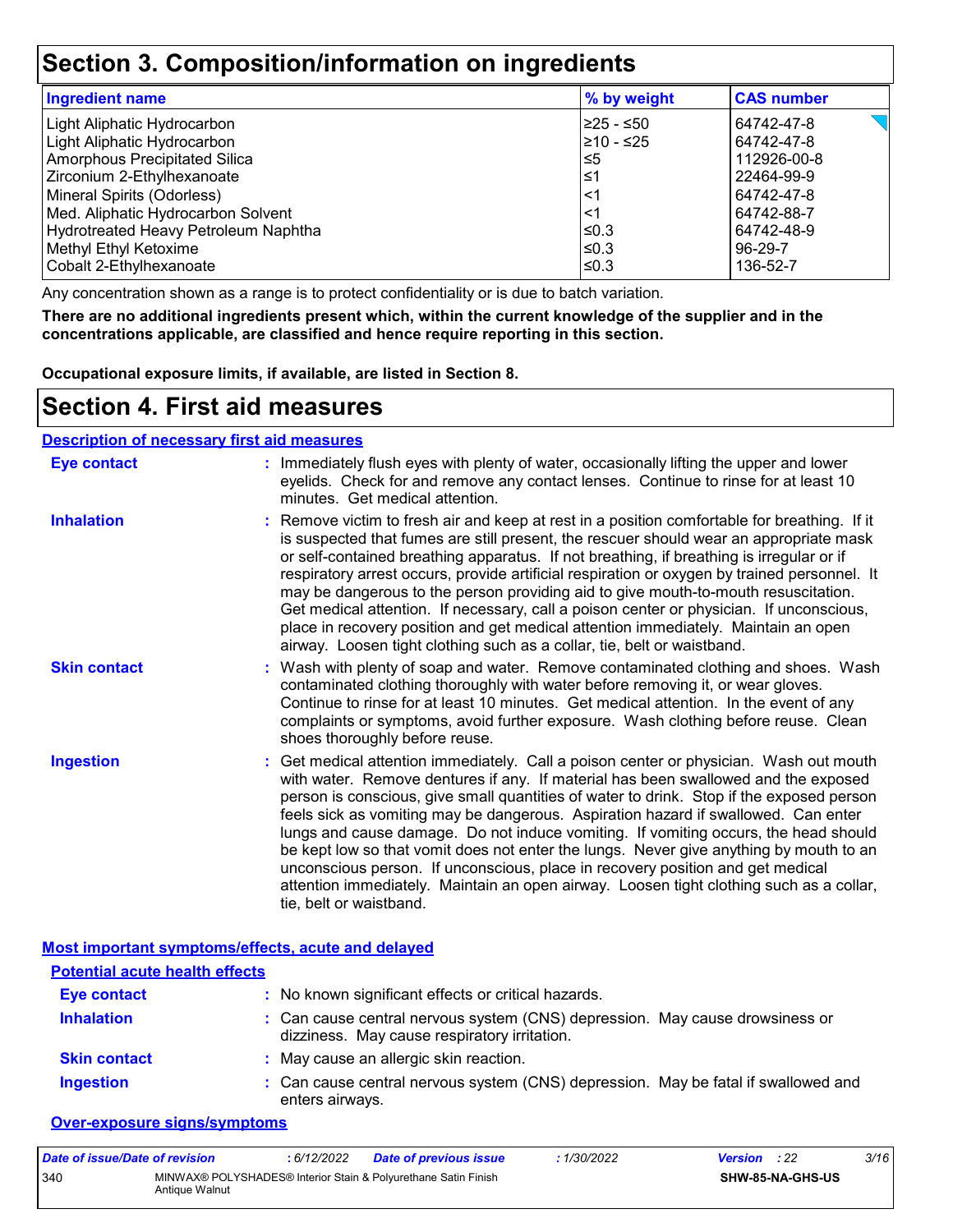## **Section 4. First aid measures**

| <b>Eye contact</b>                | : No specific data.                                                                                                                                                                                                                                                                                                                                                                                             |
|-----------------------------------|-----------------------------------------------------------------------------------------------------------------------------------------------------------------------------------------------------------------------------------------------------------------------------------------------------------------------------------------------------------------------------------------------------------------|
| <b>Inhalation</b>                 | : Adverse symptoms may include the following:<br>respiratory tract irritation<br>coughing<br>nausea or vomiting<br>headache<br>drowsiness/fatigue<br>dizziness/vertigo<br>unconsciousness<br>reduced fetal weight<br>increase in fetal deaths<br>skeletal malformations                                                                                                                                         |
| <b>Skin contact</b>               | : Adverse symptoms may include the following:<br>irritation<br>redness<br>reduced fetal weight<br>increase in fetal deaths<br>skeletal malformations                                                                                                                                                                                                                                                            |
| <b>Ingestion</b>                  | : Adverse symptoms may include the following:<br>nausea or vomiting<br>reduced fetal weight<br>increase in fetal deaths<br>skeletal malformations<br>Indication of immediate medical attention and special treatment needed, if necessary                                                                                                                                                                       |
| <b>Notes to physician</b>         | : Treat symptomatically. Contact poison treatment specialist immediately if large<br>quantities have been ingested or inhaled.                                                                                                                                                                                                                                                                                  |
| <b>Specific treatments</b>        | : No specific treatment.                                                                                                                                                                                                                                                                                                                                                                                        |
| <b>Protection of first-aiders</b> | : No action shall be taken involving any personal risk or without suitable training. If it is<br>suspected that fumes are still present, the rescuer should wear an appropriate mask or<br>self-contained breathing apparatus. It may be dangerous to the person providing aid to<br>give mouth-to-mouth resuscitation. Wash contaminated clothing thoroughly with water<br>before removing it, or wear gloves. |

**See toxicological information (Section 11)**

## **Section 5. Fire-fighting measures**

| <b>Extinguishing media</b>                           |                                                                                                                                                                                                                                                                                                                                                                                                                          |
|------------------------------------------------------|--------------------------------------------------------------------------------------------------------------------------------------------------------------------------------------------------------------------------------------------------------------------------------------------------------------------------------------------------------------------------------------------------------------------------|
| <b>Suitable extinguishing</b><br>media               | : Use dry chemical, $CO2$ , water spray (fog) or foam.                                                                                                                                                                                                                                                                                                                                                                   |
| Unsuitable extinguishing<br>media                    | : Do not use water jet.                                                                                                                                                                                                                                                                                                                                                                                                  |
| <b>Specific hazards arising</b><br>from the chemical | : Flammable liquid and vapor. Runoff to sewer may create fire or explosion hazard. In a<br>fire or if heated, a pressure increase will occur and the container may burst, with the risk<br>of a subsequent explosion. The vapor/gas is heavier than air and will spread along the<br>ground. Vapors may accumulate in low or confined areas or travel a considerable<br>distance to a source of ignition and flash back. |
| <b>Hazardous thermal</b><br>decomposition products   | : Decomposition products may include the following materials:<br>carbon dioxide<br>carbon monoxide<br>metal oxide/oxides                                                                                                                                                                                                                                                                                                 |

| Date of issue/Date of revision                                                          |  | : 6/12/2022 | <b>Date of previous issue</b> | : 1/30/2022 | <b>Version</b> : 22     |  | 4/16 |
|-----------------------------------------------------------------------------------------|--|-------------|-------------------------------|-------------|-------------------------|--|------|
| 340<br>MINWAX® POLYSHADES® Interior Stain & Polyurethane Satin Finish<br>Antique Walnut |  |             |                               |             | <b>SHW-85-NA-GHS-US</b> |  |      |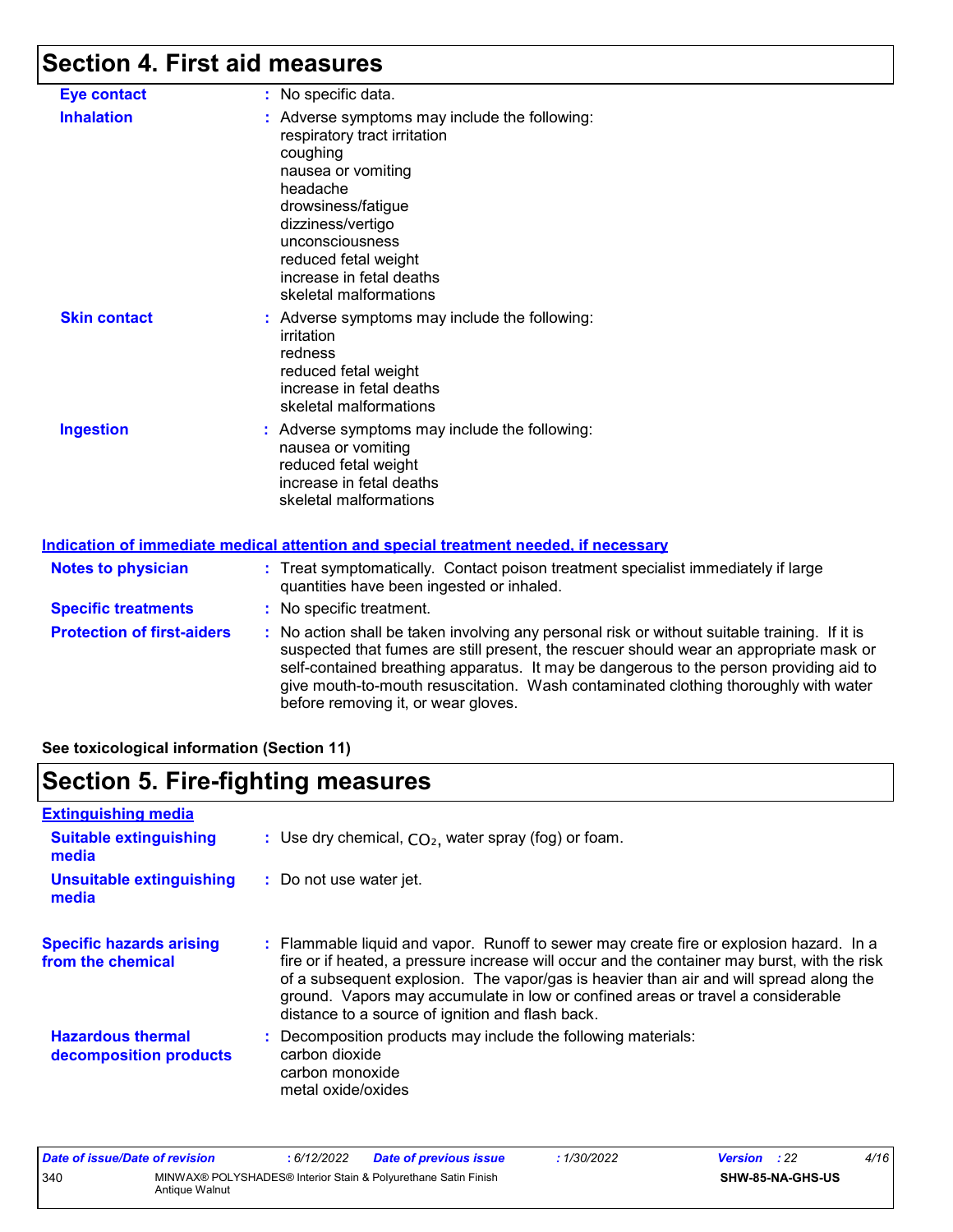## **Section 5. Fire-fighting measures**

| <b>Special protective actions</b><br>for fire-fighters | : Promptly isolate the scene by removing all persons from the vicinity of the incident if<br>there is a fire. No action shall be taken involving any personal risk or without suitable<br>training. Move containers from fire area if this can be done without risk. Use water<br>spray to keep fire-exposed containers cool. |
|--------------------------------------------------------|-------------------------------------------------------------------------------------------------------------------------------------------------------------------------------------------------------------------------------------------------------------------------------------------------------------------------------|
| <b>Special protective</b>                              | : Fire-fighters should wear appropriate protective equipment and self-contained breathing                                                                                                                                                                                                                                     |
| equipment for fire-fighters                            | apparatus (SCBA) with a full face-piece operated in positive pressure mode.                                                                                                                                                                                                                                                   |

### **Section 6. Accidental release measures**

|                                                       | Personal precautions, protective equipment and emergency procedures                                                                                                                                                                                                                                                                                                                                                                                                                                                                                                                                                                                                                                                                                                  |
|-------------------------------------------------------|----------------------------------------------------------------------------------------------------------------------------------------------------------------------------------------------------------------------------------------------------------------------------------------------------------------------------------------------------------------------------------------------------------------------------------------------------------------------------------------------------------------------------------------------------------------------------------------------------------------------------------------------------------------------------------------------------------------------------------------------------------------------|
| For non-emergency<br>personnel                        | : No action shall be taken involving any personal risk or without suitable training.<br>Evacuate surrounding areas. Keep unnecessary and unprotected personnel from<br>entering. Do not touch or walk through spilled material. Shut off all ignition sources.<br>No flares, smoking or flames in hazard area. Avoid breathing vapor or mist. Provide<br>adequate ventilation. Wear appropriate respirator when ventilation is inadequate. Put<br>on appropriate personal protective equipment.                                                                                                                                                                                                                                                                      |
| For emergency responders :                            | If specialized clothing is required to deal with the spillage, take note of any information in<br>Section 8 on suitable and unsuitable materials. See also the information in "For non-<br>emergency personnel".                                                                                                                                                                                                                                                                                                                                                                                                                                                                                                                                                     |
| <b>Environmental precautions</b>                      | : Avoid dispersal of spilled material and runoff and contact with soil, waterways, drains<br>and sewers. Inform the relevant authorities if the product has caused environmental<br>pollution (sewers, waterways, soil or air).                                                                                                                                                                                                                                                                                                                                                                                                                                                                                                                                      |
| Methods and materials for containment and cleaning up |                                                                                                                                                                                                                                                                                                                                                                                                                                                                                                                                                                                                                                                                                                                                                                      |
| <b>Small spill</b>                                    | : Stop leak if without risk. Move containers from spill area. Use spark-proof tools and<br>explosion-proof equipment. Dilute with water and mop up if water-soluble. Alternatively,<br>or if water-insoluble, absorb with an inert dry material and place in an appropriate waste<br>disposal container. Dispose of via a licensed waste disposal contractor.                                                                                                                                                                                                                                                                                                                                                                                                        |
| <b>Large spill</b>                                    | : Stop leak if without risk. Move containers from spill area. Use spark-proof tools and<br>explosion-proof equipment. Approach release from upwind. Prevent entry into sewers,<br>water courses, basements or confined areas. Wash spillages into an effluent treatment<br>plant or proceed as follows. Contain and collect spillage with non-combustible,<br>absorbent material e.g. sand, earth, vermiculite or diatomaceous earth and place in<br>container for disposal according to local regulations (see Section 13). Dispose of via a<br>licensed waste disposal contractor. Contaminated absorbent material may pose the<br>same hazard as the spilled product. Note: see Section 1 for emergency contact<br>information and Section 13 for waste disposal. |

## **Section 7. Handling and storage**

#### **Precautions for safe handling**

| <b>Protective measures</b> | : Put on appropriate personal protective equipment (see Section 8). Persons with a<br>history of skin sensitization problems should not be employed in any process in which<br>this product is used. Avoid exposure - obtain special instructions before use. Avoid<br>exposure during pregnancy. Do not handle until all safety precautions have been read<br>and understood. Do not get in eyes or on skin or clothing. Do not breathe vapor or mist.<br>Do not swallow. Use only with adequate ventilation. Wear appropriate respirator when<br>ventilation is inadequate. Do not enter storage areas and confined spaces unless<br>adequately ventilated. Keep in the original container or an approved alternative made<br>from a compatible material, kept tightly closed when not in use. Store and use away<br>from heat, sparks, open flame or any other ignition source. Use explosion-proof<br>electrical (ventilating, lighting and material handling) equipment. Use only non-sparking<br>tools. Take precautionary measures against electrostatic discharges. Empty containers |
|----------------------------|----------------------------------------------------------------------------------------------------------------------------------------------------------------------------------------------------------------------------------------------------------------------------------------------------------------------------------------------------------------------------------------------------------------------------------------------------------------------------------------------------------------------------------------------------------------------------------------------------------------------------------------------------------------------------------------------------------------------------------------------------------------------------------------------------------------------------------------------------------------------------------------------------------------------------------------------------------------------------------------------------------------------------------------------------------------------------------------------|
|                            | retain product residue and can be hazardous. Do not reuse container.                                                                                                                                                                                                                                                                                                                                                                                                                                                                                                                                                                                                                                                                                                                                                                                                                                                                                                                                                                                                                         |

| Date of issue/Date of revision |                | : 6/12/2022 | <b>Date of previous issue</b>                                  | : 1/30/2022 | <b>Version</b> : 22 |                         | 5/16 |
|--------------------------------|----------------|-------------|----------------------------------------------------------------|-------------|---------------------|-------------------------|------|
| 340                            | Antique Walnut |             | MINWAX® POLYSHADES® Interior Stain & Polyurethane Satin Finish |             |                     | <b>SHW-85-NA-GHS-US</b> |      |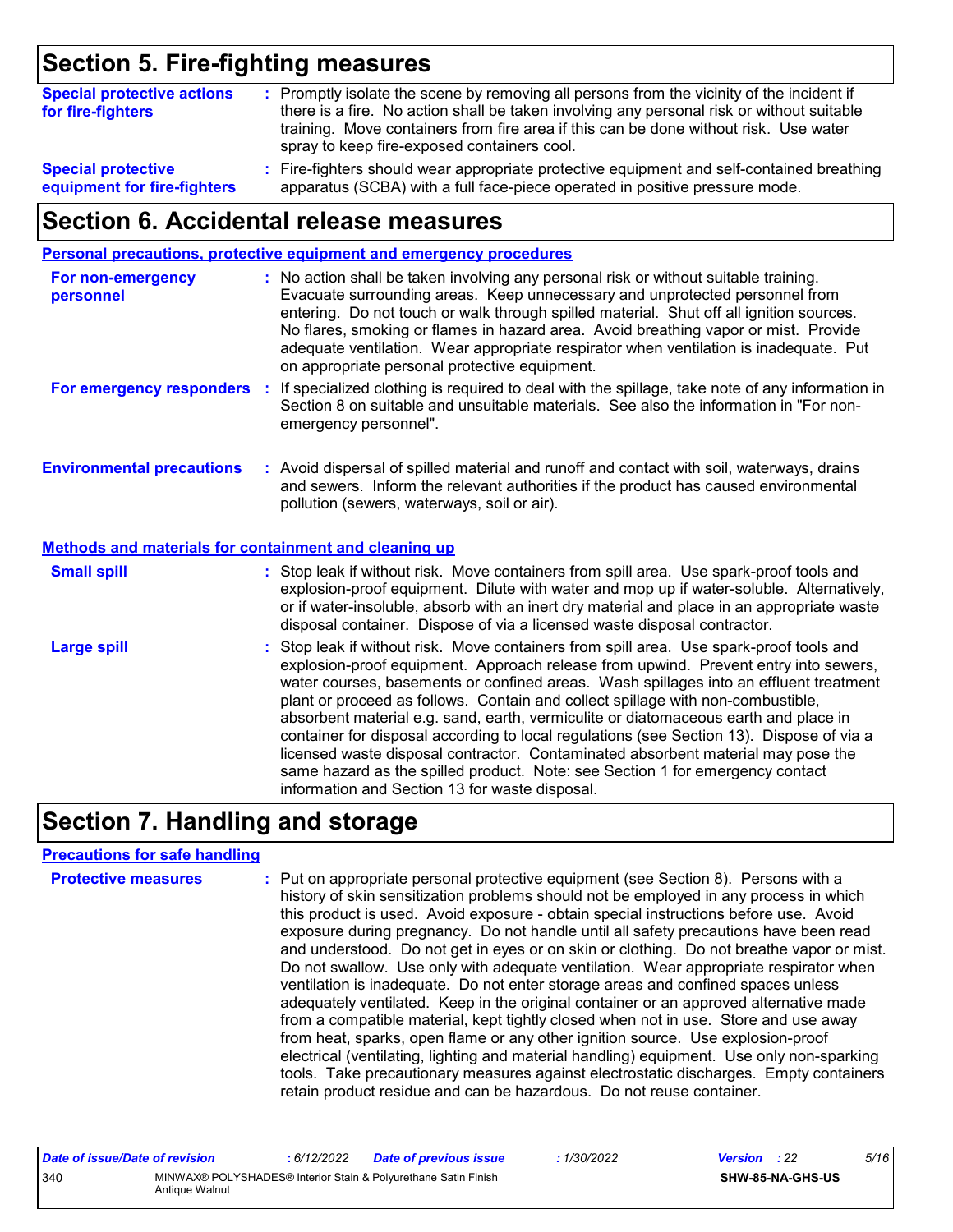### **Section 7. Handling and storage**

| <b>Advice on general</b><br>occupational hygiene                                 | : Eating, drinking and smoking should be prohibited in areas where this material is<br>handled, stored and processed. Workers should wash hands and face before eating,<br>drinking and smoking. Remove contaminated clothing and protective equipment before<br>entering eating areas. See also Section 8 for additional information on hygiene<br>measures.                                                                                                                                                                                                                                                                                                                                                      |
|----------------------------------------------------------------------------------|--------------------------------------------------------------------------------------------------------------------------------------------------------------------------------------------------------------------------------------------------------------------------------------------------------------------------------------------------------------------------------------------------------------------------------------------------------------------------------------------------------------------------------------------------------------------------------------------------------------------------------------------------------------------------------------------------------------------|
| <b>Conditions for safe storage,</b><br>including any<br><b>incompatibilities</b> | : Store in accordance with local regulations. Store in a segregated and approved area.<br>Store in original container protected from direct sunlight in a dry, cool and well-ventilated<br>area, away from incompatible materials (see Section 10) and food and drink. Store<br>locked up. Eliminate all ignition sources. Separate from oxidizing materials. Keep<br>container tightly closed and sealed until ready for use. Containers that have been<br>opened must be carefully resealed and kept upright to prevent leakage. Do not store in<br>unlabeled containers. Use appropriate containment to avoid environmental<br>contamination. See Section 10 for incompatible materials before handling or use. |

## **Section 8. Exposure controls/personal protection**

#### **Control parameters**

#### **Occupational exposure limits (OSHA United States)**

| <b>Ingredient name</b>                                        | CAS#                  | <b>Exposure limits</b>                                                                                                                                                                                                                                                                                                                                            |
|---------------------------------------------------------------|-----------------------|-------------------------------------------------------------------------------------------------------------------------------------------------------------------------------------------------------------------------------------------------------------------------------------------------------------------------------------------------------------------|
| Light Aliphatic Hydrocarbon                                   | 64742-47-8            | ACGIH TLV (United States, 1/2021).<br>Absorbed through skin.<br>TWA: 200 mg/m <sup>3</sup> , (as total hydrocarbon<br>vapor) 8 hours.                                                                                                                                                                                                                             |
| Light Aliphatic Hydrocarbon                                   | 64742-47-8            | ACGIH TLV (United States, 1/2021).<br>Absorbed through skin.<br>TWA: 200 mg/m <sup>3</sup> , (as total hydrocarbon<br>vapor) 8 hours.                                                                                                                                                                                                                             |
| Amorphous Precipitated Silica                                 | 112926-00-8           | NIOSH REL (United States, 10/2020).<br>TWA: 6 mg/m <sup>3</sup> 10 hours.                                                                                                                                                                                                                                                                                         |
| Zirconium 2-Ethylhexanoate                                    | 22464-99-9            | ACGIH TLV (United States, 1/2021).<br>TWA: $5 \text{ mg/m}^3$ , (as Zr) 8 hours.<br>STEL: 10 mg/m <sup>3</sup> , (as Zr) 15 minutes.<br>NIOSH REL (United States, 10/2020).<br>TWA: $5 \text{ mg/m}^3$ , (as Zr) 10 hours.<br>STEL: 10 mg/m <sup>3</sup> , (as Zr) 15 minutes.<br>OSHA PEL (United States, 5/2018).<br>TWA: $5 \text{ mg/m}^3$ , (as Zr) 8 hours. |
| Mineral Spirits (Odorless)                                    | 64742-47-8            | ACGIH TLV (United States, 1/2021).<br>Absorbed through skin.<br>TWA: 200 mg/m <sup>3</sup> , (as total hydrocarbon<br>vapor) 8 hours.                                                                                                                                                                                                                             |
| Med. Aliphatic Hydrocarbon Solvent                            | 64742-88-7            | OSHA PEL (United States, 5/2018).<br>TWA: 100 ppm 8 hours.<br>TWA: $400 \text{ mg/m}^3$ 8 hours.                                                                                                                                                                                                                                                                  |
| Hydrotreated Heavy Petroleum Naphtha<br>Methyl Ethyl Ketoxime | 64742-48-9<br>96-29-7 | None.<br>OARS WEEL (United States, 1/2021). Skin<br>sensitizer.<br>TWA: 10 ppm 8 hours.                                                                                                                                                                                                                                                                           |
| Cobalt 2-Ethylhexanoate                                       | 136-52-7              | ACGIH TLV (United States, 1/2021). Skin<br>sensitizer. Inhalation sensitizer.<br>TWA: 0.02 mg/m <sup>3</sup> , (as Co) 8 hours.                                                                                                                                                                                                                                   |

**Occupational exposure limits (Canada)**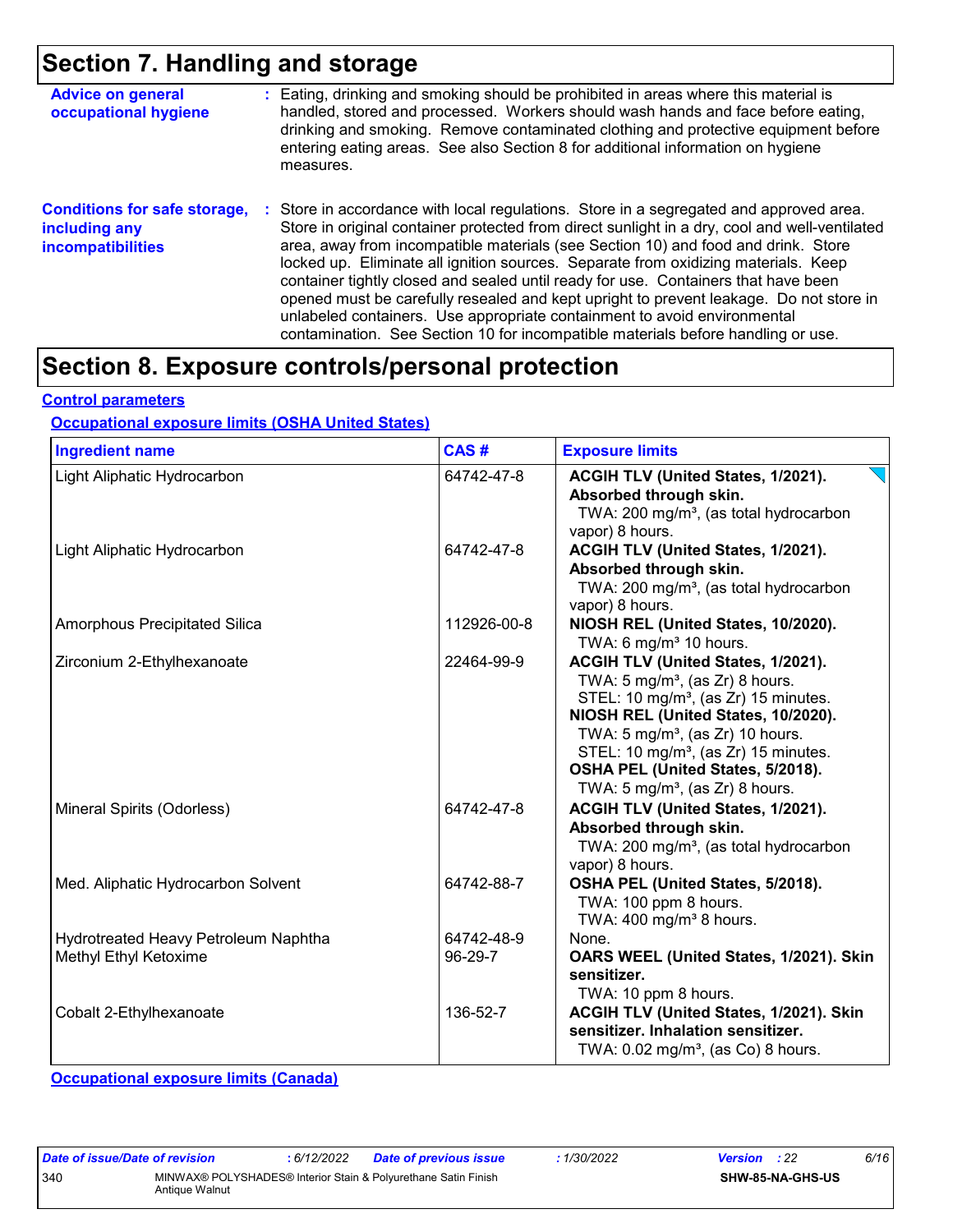## **Section 8. Exposure controls/personal protection**

| <b>Ingredient name</b>                            | CAS#    |                         | <b>Exposure limits</b>                                                                                                                                                                                                                                                                                                                                                                                                                                                                                                                                                                                 |
|---------------------------------------------------|---------|-------------------------|--------------------------------------------------------------------------------------------------------------------------------------------------------------------------------------------------------------------------------------------------------------------------------------------------------------------------------------------------------------------------------------------------------------------------------------------------------------------------------------------------------------------------------------------------------------------------------------------------------|
| Petroleum refining, hydrotreated light distillate |         | 64742-47-8              | <b>CA British Columbia Provincial (Canada,</b><br>6/2021). Absorbed through skin.<br>TWA: 200 mg/m <sup>3</sup> , (as total hydrocarbon<br>vapour) 8 hours.<br>CA Alberta Provincial (Canada, 6/2018).<br>Absorbed through skin.<br>8 hrs OEL: 200 mg/m <sup>3</sup> , (as total hydrocarbon<br>vapour) 8 hours.<br>CA Ontario Provincial (Canada, 6/2019).<br>Absorbed through skin.<br>TWA: 200 mg/m <sup>3</sup> , (as total hydrocarbon<br>vapour) 8 hours.                                                                                                                                        |
| Petroleum refining, hydrotreated light distillate |         | 64742-47-8              | <b>CA British Columbia Provincial (Canada,</b><br>6/2021). Absorbed through skin.<br>TWA: 200 mg/m <sup>3</sup> , (as total hydrocarbon<br>vapour) 8 hours.<br>CA Alberta Provincial (Canada, 6/2018).<br>Absorbed through skin.<br>8 hrs OEL: 200 mg/m <sup>3</sup> , (as total hydrocarbon<br>vapour) 8 hours.<br>CA Ontario Provincial (Canada, 6/2019).<br>Absorbed through skin.<br>TWA: 200 mg/m <sup>3</sup> , (as total hydrocarbon<br>vapour) 8 hours.                                                                                                                                        |
| Zirconium 2-Ethylhexanoate                        |         | 22464-99-9<br>6/2021).  | CA Alberta Provincial (Canada, 6/2018).<br>8 hrs OEL: 5 mg/m <sup>3</sup> , (as Zr) 8 hours.<br>15 min OEL: 10 mg/m <sup>3</sup> , (as Zr) 15 minutes.<br><b>CA British Columbia Provincial (Canada,</b><br>TWA: $5 \text{ mg/m}^3$ , (as Zr) 8 hours.<br>STEL: 10 mg/m <sup>3</sup> , (as Zr) 15 minutes.<br>CA Quebec Provincial (Canada, 6/2021).<br>TWAEV: 5 mg/m <sup>3</sup> , (as Zr) 8 hours.<br>STEV: 10 mg/m <sup>3</sup> , (as Zr) 15 minutes.<br>CA Ontario Provincial (Canada, 6/2019).<br>STEL: 10 mg/m <sup>3</sup> , (as Zr) 15 minutes.<br>TWA: $5 \text{ mg/m}^3$ , (as Zr) 8 hours. |
| Petroleum refining, hydrotreated light distillate |         | 64742-47-8              | <b>CA British Columbia Provincial (Canada,</b><br>6/2021). Absorbed through skin.<br>TWA: 200 mg/m <sup>3</sup> , (as total hydrocarbon<br>vapour) 8 hours.<br>CA Alberta Provincial (Canada, 6/2018).<br>Absorbed through skin.<br>8 hrs OEL: 200 mg/m <sup>3</sup> , (as total hydrocarbon<br>vapour) 8 hours.<br>CA Ontario Provincial (Canada, 6/2019).<br>Absorbed through skin.<br>TWA: 200 mg/m <sup>3</sup> , (as total hydrocarbon<br>vapour) 8 hours.                                                                                                                                        |
| Methyl Ethyl Ketoxime                             | 96-29-7 | sensitizer.             | OARS WEEL (United States, 1/2021). Skin<br>TWA: 10 ppm 8 hours.                                                                                                                                                                                                                                                                                                                                                                                                                                                                                                                                        |
| Cobalt 2-Ethylhexanoate                           |         | 136-52-7<br>sensitizer. | <b>CA British Columbia Provincial (Canada,</b><br>6/2021). Skin sensitizer. Inhalation                                                                                                                                                                                                                                                                                                                                                                                                                                                                                                                 |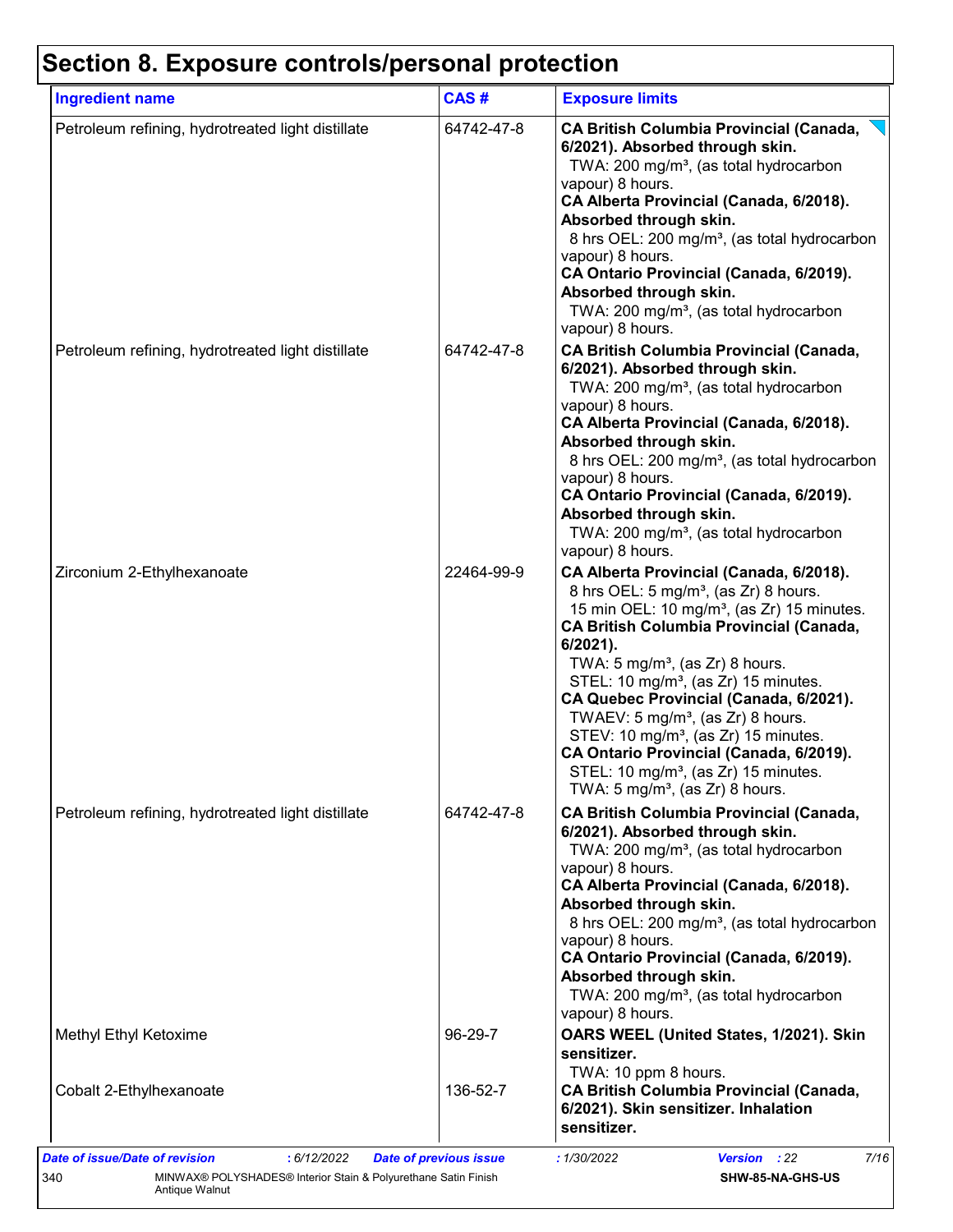## **Section 8. Exposure controls/personal protection**

|  | TWA: $0.02 \text{ mg/m}^3$ , (as Co, Total) 8 hours.<br>CA Quebec Provincial (Canada, 6/2021).<br>Skin sensitizer.<br>TWAEV: $0.02 \text{ mg/m}^3$ , (as Co) 8 hours.<br>CA Ontario Provincial (Canada, 6/2019).<br>TWA: 0.02 mg/m <sup>3</sup> , (as Co) 8 hours.<br><b>CA Saskatchewan Provincial (Canada,</b><br>7/2013).<br>STEL: $0.06 \text{ mg/m}^3$ , (measured as Co) 15<br>minutes.<br>TWA: $0.02 \text{ mg/m}^3$ , (measured as Co) 8<br>hours. |
|--|------------------------------------------------------------------------------------------------------------------------------------------------------------------------------------------------------------------------------------------------------------------------------------------------------------------------------------------------------------------------------------------------------------------------------------------------------------|
|--|------------------------------------------------------------------------------------------------------------------------------------------------------------------------------------------------------------------------------------------------------------------------------------------------------------------------------------------------------------------------------------------------------------------------------------------------------------|

#### **Occupational exposure limits (Mexico)**

|                             | CAS#       | <b>Exposure limits</b>                                                                                                                |
|-----------------------------|------------|---------------------------------------------------------------------------------------------------------------------------------------|
| Light Aliphatic Hydrocarbon | 64742-47-8 | ACGIH TLV (United States, 1/2021).<br>Absorbed through skin.<br>TWA: 200 mg/m <sup>3</sup> , (as total hydrocarbon<br>vapor) 8 hours. |
| Light Aliphatic Hydrocarbon | 64742-47-8 | ACGIH TLV (United States, 1/2021).<br>Absorbed through skin.<br>TWA: $200 \text{ mg/m}^3$ , (as total hydrocarbon<br>vapor) 8 hours.  |
| Zirconium 2-Ethylhexanoate  | 22464-99-9 | NOM-010-STPS-2014 (Mexico, 4/2016).<br>TWA: $5 \text{ mg/m}^3$ , (as Zr) 8 hours.<br>STEL: 10 mg/m <sup>3</sup> , (as Zr) 15 minutes. |
| Cobalt 2-Ethylhexanoate     | 136-52-7   | NOM-010-STPS-2014 (Mexico, 4/2016).<br>TWA: $0.02 \text{ mg/m}^3$ , (as Co) 8 hours.                                                  |

| <b>Appropriate engineering</b><br><b>controls</b> | : Use only with adequate ventilation. Use process enclosures, local exhaust ventilation or<br>other engineering controls to keep worker exposure to airborne contaminants below any<br>recommended or statutory limits. The engineering controls also need to keep gas,<br>vapor or dust concentrations below any lower explosive limits. Use explosion-proof<br>ventilation equipment.                                                                                     |
|---------------------------------------------------|-----------------------------------------------------------------------------------------------------------------------------------------------------------------------------------------------------------------------------------------------------------------------------------------------------------------------------------------------------------------------------------------------------------------------------------------------------------------------------|
| <b>Environmental exposure</b><br><b>controls</b>  | Emissions from ventilation or work process equipment should be checked to ensure<br>they comply with the requirements of environmental protection legislation. In some<br>cases, fume scrubbers, filters or engineering modifications to the process equipment<br>will be necessary to reduce emissions to acceptable levels.                                                                                                                                               |
| <b>Individual protection measures</b>             |                                                                                                                                                                                                                                                                                                                                                                                                                                                                             |
| <b>Hygiene measures</b>                           | : Wash hands, forearms and face thoroughly after handling chemical products, before<br>eating, smoking and using the lavatory and at the end of the working period.<br>Appropriate techniques should be used to remove potentially contaminated clothing.<br>Contaminated work clothing should not be allowed out of the workplace. Wash<br>contaminated clothing before reusing. Ensure that eyewash stations and safety<br>showers are close to the workstation location. |
| <b>Eye/face protection</b>                        | : Safety eyewear complying with an approved standard should be used when a risk<br>assessment indicates this is necessary to avoid exposure to liquid splashes, mists,<br>gases or dusts. If contact is possible, the following protection should be worn, unless<br>the assessment indicates a higher degree of protection: safety glasses with side-<br>shields.                                                                                                          |
| <b>Skin protection</b>                            |                                                                                                                                                                                                                                                                                                                                                                                                                                                                             |

| Date of issue/Date of revision |                | : 6/12/2022 | <b>Date of previous issue</b>                                  | 1/30/2022 | <b>Version</b> : 22 |                  | 8/16 |
|--------------------------------|----------------|-------------|----------------------------------------------------------------|-----------|---------------------|------------------|------|
| 340                            | Antique Walnut |             | MINWAX® POLYSHADES® Interior Stain & Polyurethane Satin Finish |           |                     | SHW-85-NA-GHS-US |      |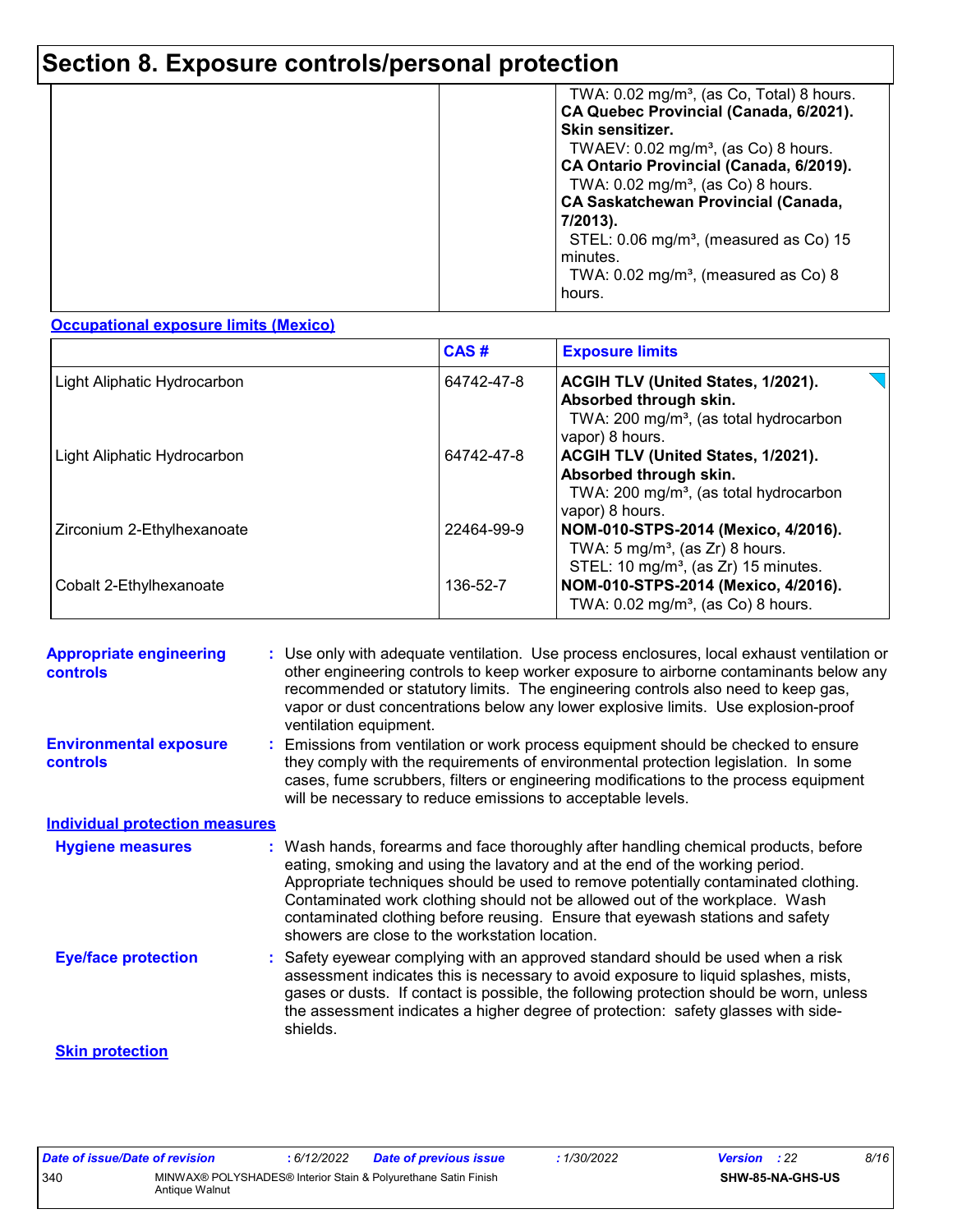## **Section 8. Exposure controls/personal protection**

| <b>Hand protection</b>        | : Chemical-resistant, impervious gloves complying with an approved standard should be<br>worn at all times when handling chemical products if a risk assessment indicates this is<br>necessary. Considering the parameters specified by the glove manufacturer, check<br>during use that the gloves are still retaining their protective properties. It should be<br>noted that the time to breakthrough for any glove material may be different for different<br>glove manufacturers. In the case of mixtures, consisting of several substances, the<br>protection time of the gloves cannot be accurately estimated. |
|-------------------------------|------------------------------------------------------------------------------------------------------------------------------------------------------------------------------------------------------------------------------------------------------------------------------------------------------------------------------------------------------------------------------------------------------------------------------------------------------------------------------------------------------------------------------------------------------------------------------------------------------------------------|
| <b>Body protection</b>        | : Personal protective equipment for the body should be selected based on the task being<br>performed and the risks involved and should be approved by a specialist before<br>handling this product. When there is a risk of ignition from static electricity, wear anti-<br>static protective clothing. For the greatest protection from static discharges, clothing<br>should include anti-static overalls, boots and gloves.                                                                                                                                                                                         |
| <b>Other skin protection</b>  | : Appropriate footwear and any additional skin protection measures should be selected<br>based on the task being performed and the risks involved and should be approved by a<br>specialist before handling this product.                                                                                                                                                                                                                                                                                                                                                                                              |
| <b>Respiratory protection</b> | : Based on the hazard and potential for exposure, select a respirator that meets the<br>appropriate standard or certification. Respirators must be used according to a<br>respiratory protection program to ensure proper fitting, training, and other important<br>aspects of use.                                                                                                                                                                                                                                                                                                                                    |

## **Section 9. Physical and chemical properties**

The conditions of measurement of all properties are at standard temperature and pressure unless otherwise indicated.

| <b>Appearance</b>                                                 |                                                                |
|-------------------------------------------------------------------|----------------------------------------------------------------|
| <b>Physical state</b>                                             | $:$ Liquid.                                                    |
| <b>Color</b>                                                      | : Not available.                                               |
| Odor                                                              | : Not available.                                               |
| <b>Odor threshold</b>                                             | : Not available.                                               |
| pH                                                                | Not applicable.                                                |
| <b>Melting point/freezing point</b>                               | : Not available.                                               |
| <b>Boiling point, initial boiling</b><br>point, and boiling range | : $148^{\circ}$ C (298.4 $^{\circ}$ F)                         |
| <b>Flash point</b>                                                | : Closed cup: 40°C (104°F) [Pensky-Martens Closed Cup]         |
| <b>Evaporation rate</b>                                           | $: 0.13$ (butyl acetate = 1)                                   |
| <b>Flammability</b>                                               | : Not available.                                               |
| Lower and upper explosion<br>limit/flammability limit             | : Lower: 0.7%<br>Upper: 7%                                     |
| <b>Vapor pressure</b>                                             | $: 0.25$ kPa (1.9 mm Hg)                                       |
| <b>Relative vapor density</b>                                     | : $5$ [Air = 1]                                                |
| <b>Relative density</b>                                           | : 0.92                                                         |
| <b>Solubility</b>                                                 | : Not available.                                               |
| <b>Partition coefficient: n-</b><br>octanol/water                 | : Not applicable.                                              |
| <b>Auto-ignition temperature</b>                                  | : Not available.                                               |
| <b>Decomposition temperature</b>                                  | : Not available.                                               |
| <b>Viscosity</b>                                                  | Kinematic (40°C (104°F)): <20.5 mm <sup>2</sup> /s (<20.5 cSt) |
| <b>Molecular weight</b>                                           | Not applicable.                                                |
| <b>Aerosol product</b>                                            |                                                                |
| <b>Heat of combustion</b>                                         | : $19.87$ kJ/g                                                 |

| Date of issue/Date of revision |                | : 6/12/2022 | <b>Date of previous issue</b>                                  | : 1/30/2022 | <b>Version</b> : 22 |                  | 9/16 |
|--------------------------------|----------------|-------------|----------------------------------------------------------------|-------------|---------------------|------------------|------|
| 340                            | Antique Walnut |             | MINWAX® POLYSHADES® Interior Stain & Polvurethane Satin Finish |             |                     | SHW-85-NA-GHS-US |      |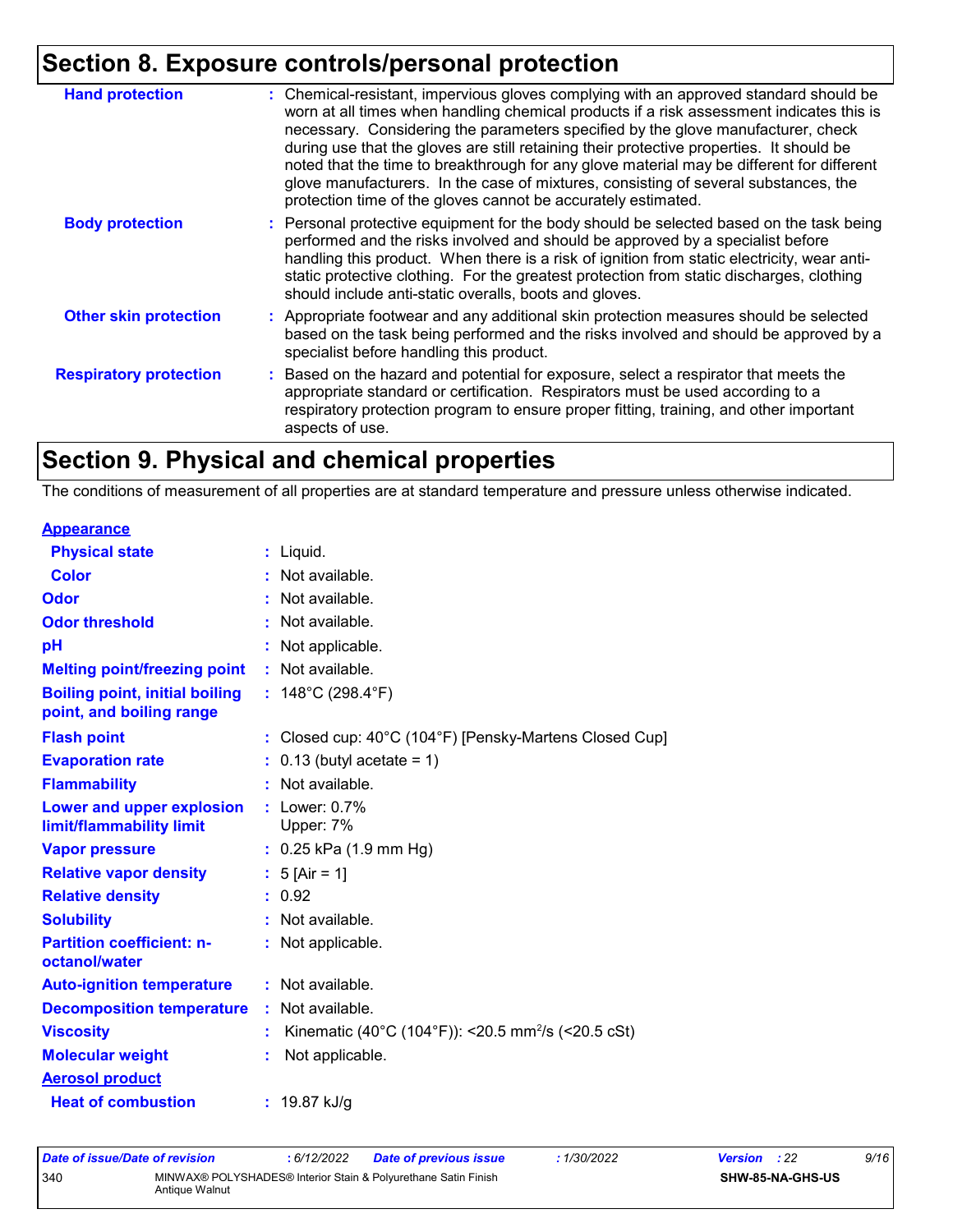## **Section 10. Stability and reactivity**

| <b>Reactivity</b>                                   | : No specific test data related to reactivity available for this product or its ingredients.                                                                                                                                             |
|-----------------------------------------------------|------------------------------------------------------------------------------------------------------------------------------------------------------------------------------------------------------------------------------------------|
| <b>Chemical stability</b>                           | : The product is stable.                                                                                                                                                                                                                 |
| <b>Possibility of hazardous</b><br><b>reactions</b> | : Under normal conditions of storage and use, hazardous reactions will not occur.                                                                                                                                                        |
| <b>Conditions to avoid</b>                          | Avoid all possible sources of ignition (spark or flame). Do not pressurize, cut, weld,<br>braze, solder, drill, grind or expose containers to heat or sources of ignition. Do not<br>allow vapor to accumulate in low or confined areas. |
| <b>Incompatible materials</b>                       | $\therefore$ Reactive or incompatible with the following materials:<br>oxidizing materials                                                                                                                                               |
| <b>Hazardous decomposition</b><br>products          | : Under normal conditions of storage and use, hazardous decomposition products should<br>not be produced.                                                                                                                                |

### **Section 11. Toxicological information**

#### **Information on toxicological effects**

**Acute toxicity**

| <b>Product/ingredient name</b> | <b>Result</b>                | <b>Species</b> | <b>Dose</b>            | <b>Exposure</b> |
|--------------------------------|------------------------------|----------------|------------------------|-----------------|
| Zirconium 2-Ethylhexanoate     | LD50 Dermal                  | Rabbit         | $>5$ g/kg              |                 |
|                                | LD50 Oral                    | Rat            | $>5$ g/kg              |                 |
| <b>Hydrotreated Heavy</b>      | <b>LC50 Inhalation Vapor</b> | Rat            | 8500 mg/m <sup>3</sup> | 4 hours         |
| Petroleum Naphtha              |                              |                |                        |                 |
|                                | LD50 Oral                    | Rat            | $>6$ g/kg              |                 |
| Methyl Ethyl Ketoxime          | LD50 Oral                    | Rat            | 930 mg/kg              |                 |
| Cobalt 2-Ethylhexanoate        | LD50 Dermal                  | Rabbit         | $>5$ g/kg              |                 |
|                                | LD50 Oral                    | Rat            | $1.22$ g/kg            |                 |

#### **Irritation/Corrosion**

| <b>Product/ingredient name</b> | <u> Result</u>           | <b>Species</b> | <b>Score</b> | <b>Exposure</b> | <b>Observation</b> |
|--------------------------------|--------------------------|----------------|--------------|-----------------|--------------------|
| Methyl Ethyl Ketoxime          | I Eves - Severe irritant | Rabbit         |              | 100 uL          |                    |

#### **Sensitization**

Not available.

#### **Mutagenicity**

Not available.

#### **Carcinogenicity**

Not available.

#### **Classification**

| <b>Product/ingredient name</b>   | <b>OSHA</b> | <b>IARC</b> | <b>NTP</b>                                       |
|----------------------------------|-------------|-------------|--------------------------------------------------|
| Amorphous Precipitated<br>Silica |             |             |                                                  |
| Cobalt 2-Ethylhexanoate          |             | 2B          | Reasonably anticipated to be a human carcinogen. |

#### **Reproductive toxicity**

Not available.

#### **Teratogenicity**

| Date of issue/Date of revision |                | : 6/12/2022 | Date of previous issue                                         | : 1/30/2022 | <b>Version</b> : 22 |                         | 10/16 |
|--------------------------------|----------------|-------------|----------------------------------------------------------------|-------------|---------------------|-------------------------|-------|
| 340                            | Antique Walnut |             | MINWAX® POLYSHADES® Interior Stain & Polyurethane Satin Finish |             |                     | <b>SHW-85-NA-GHS-US</b> |       |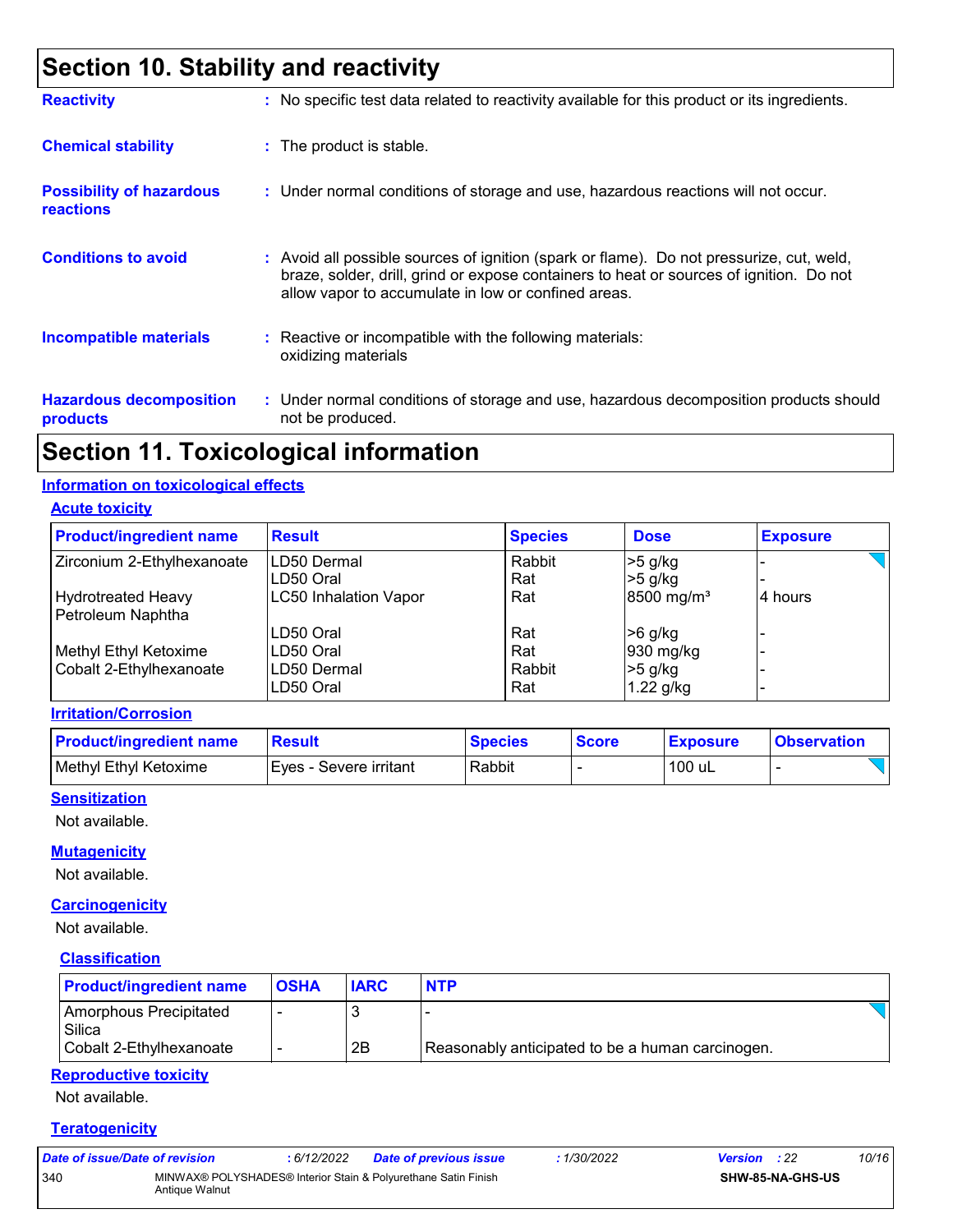## **Section 11. Toxicological information**

#### Not available.

#### **Specific target organ toxicity (single exposure)**

| <b>Name</b>                          | <b>Category</b> | <b>Route of</b><br>exposure | <b>Target organs</b>            |
|--------------------------------------|-----------------|-----------------------------|---------------------------------|
| Light Aliphatic Hydrocarbon          | Category 3      |                             | Respiratory tract<br>irritation |
|                                      | Category 3      |                             | Narcotic effects                |
| Light Aliphatic Hydrocarbon          | Category 3      |                             | Respiratory tract<br>irritation |
|                                      | Category 3      |                             | Narcotic effects                |
| Mineral Spirits (Odorless)           | Category 3      |                             | Respiratory tract<br>irritation |
|                                      | Category 3      |                             | Narcotic effects                |
| Med. Aliphatic Hydrocarbon Solvent   | Category 3      |                             | Respiratory tract<br>irritation |
|                                      | Category 3      |                             | Narcotic effects                |
| Hydrotreated Heavy Petroleum Naphtha | Category 3      |                             | Respiratory tract<br>irritation |
|                                      | Category 3      |                             | Narcotic effects                |
| Methyl Ethyl Ketoxime                | Category 1      |                             | upper respiratory<br>tract      |
|                                      | Category 3      |                             | Narcotic effects                |

#### **Specific target organ toxicity (repeated exposure)**

| <b>Name</b>                          | <b>Category</b> | <b>Route of</b><br>exposure | <b>Target organs</b> |
|--------------------------------------|-----------------|-----------------------------|----------------------|
| Light Aliphatic Hydrocarbon          | Category 2      |                             |                      |
| Light Aliphatic Hydrocarbon          | Category 2      |                             |                      |
| Mineral Spirits (Odorless)           | Category 2      |                             |                      |
| Med. Aliphatic Hydrocarbon Solvent   | Category 1      |                             |                      |
| Hydrotreated Heavy Petroleum Naphtha | Category 2      |                             |                      |
| Methyl Ethyl Ketoxime                | Category 2      |                             | blood system         |

#### **Aspiration hazard**

| <b>Name</b>                          | <b>Result</b>                         |
|--------------------------------------|---------------------------------------|
| Light Aliphatic Hydrocarbon          | ASPIRATION HAZARD - Category 1        |
| Light Aliphatic Hydrocarbon          | <b>ASPIRATION HAZARD - Category 1</b> |
| Mineral Spirits (Odorless)           | <b>ASPIRATION HAZARD - Category 1</b> |
| Med. Aliphatic Hydrocarbon Solvent   | <b>ASPIRATION HAZARD - Category 1</b> |
| Hydrotreated Heavy Petroleum Naphtha | <b>ASPIRATION HAZARD - Category 1</b> |

| Information on the likely<br>routes of exposure | : Not available.                                                                                                             |
|-------------------------------------------------|------------------------------------------------------------------------------------------------------------------------------|
| <b>Potential acute health effects</b>           |                                                                                                                              |
| <b>Eye contact</b>                              | : No known significant effects or critical hazards.                                                                          |
| <b>Inhalation</b>                               | : Can cause central nervous system (CNS) depression. May cause drowsiness or<br>dizziness. May cause respiratory irritation. |
| <b>Skin contact</b>                             | : May cause an allergic skin reaction.                                                                                       |
| <b>Ingestion</b>                                | : Can cause central nervous system (CNS) depression. May be fatal if swallowed and<br>enters airways.                        |

#### **Symptoms related to the physical, chemical and toxicological characteristics**

| <b>Eye contact</b> | $\therefore$ No specific data. |
|--------------------|--------------------------------|
|--------------------|--------------------------------|

| Date of issue/Date of revision |                | : 6/12/2022 | Date of previous issue                                         | .1/30/2022 | <b>Version</b> : 22 |                  | 11/16 |
|--------------------------------|----------------|-------------|----------------------------------------------------------------|------------|---------------------|------------------|-------|
| 340                            | Antique Walnut |             | MINWAX® POLYSHADES® Interior Stain & Polyurethane Satin Finish |            |                     | SHW-85-NA-GHS-US |       |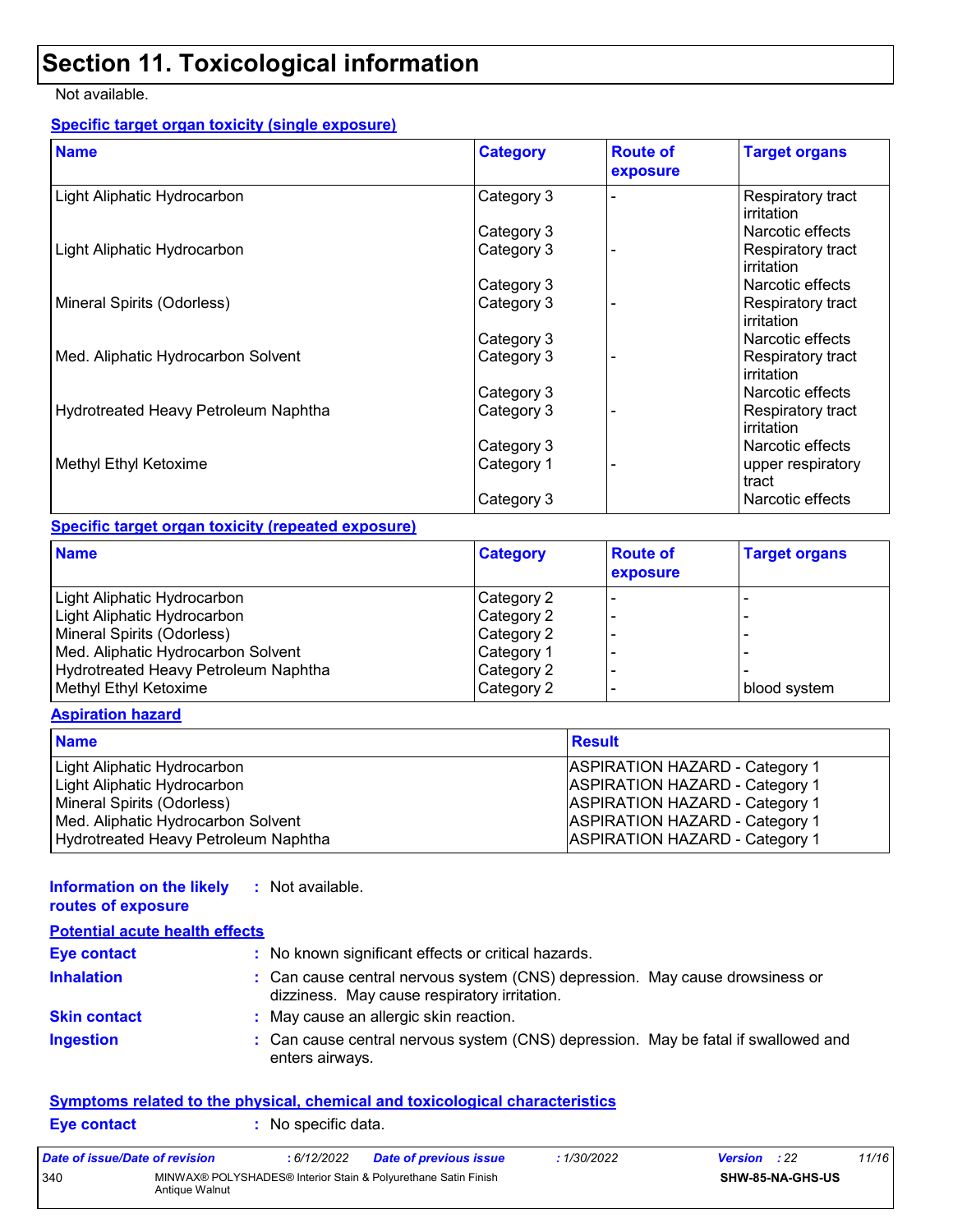## **Section 11. Toxicological information**

| <b>Inhalation</b>   | : Adverse symptoms may include the following:<br>respiratory tract irritation<br>coughing<br>nausea or vomiting<br>headache<br>drowsiness/fatigue<br>dizziness/vertigo<br>unconsciousness<br>reduced fetal weight<br>increase in fetal deaths<br>skeletal malformations |
|---------------------|-------------------------------------------------------------------------------------------------------------------------------------------------------------------------------------------------------------------------------------------------------------------------|
| <b>Skin contact</b> | : Adverse symptoms may include the following:<br>irritation<br>redness<br>reduced fetal weight<br>increase in fetal deaths<br>skeletal malformations                                                                                                                    |
| <b>Ingestion</b>    | : Adverse symptoms may include the following:<br>nausea or vomiting<br>reduced fetal weight<br>increase in fetal deaths<br>skeletal malformations                                                                                                                       |
|                     | Post beste de central de constante de la constante de la constante de la Constantinación de la constantinación                                                                                                                                                          |

|                                              | Delayed and immediate effects and also chronic effects from short and long term exposure                                                                                       |
|----------------------------------------------|--------------------------------------------------------------------------------------------------------------------------------------------------------------------------------|
| <b>Short term exposure</b>                   |                                                                                                                                                                                |
| <b>Potential immediate</b><br><b>effects</b> | : Not available.                                                                                                                                                               |
| <b>Potential delayed effects</b>             | $:$ Not available.                                                                                                                                                             |
| <b>Long term exposure</b>                    |                                                                                                                                                                                |
| <b>Potential immediate</b><br>effects        | : Not available.                                                                                                                                                               |
| <b>Potential delayed effects</b>             | : Not available.                                                                                                                                                               |
| <b>Potential chronic health effects</b>      |                                                                                                                                                                                |
| Not available.                               |                                                                                                                                                                                |
| <b>General</b>                               | : May cause damage to organs through prolonged or repeated exposure. Once<br>sensitized, a severe allergic reaction may occur when subsequently exposed to very low<br>levels. |
| <b>Carcinogenicity</b>                       | : Suspected of causing cancer. Risk of cancer depends on duration and level of<br>exposure.                                                                                    |
| <b>Mutagenicity</b>                          | : No known significant effects or critical hazards.                                                                                                                            |
| <b>Teratogenicity</b>                        | : Suspected of damaging the unborn child.                                                                                                                                      |
| <b>Developmental effects</b>                 | : No known significant effects or critical hazards.                                                                                                                            |
| <b>Fertility effects</b>                     | : May damage fertility.                                                                                                                                                        |

#### **Numerical measures of toxicity** Not available. **Acute toxicity estimates**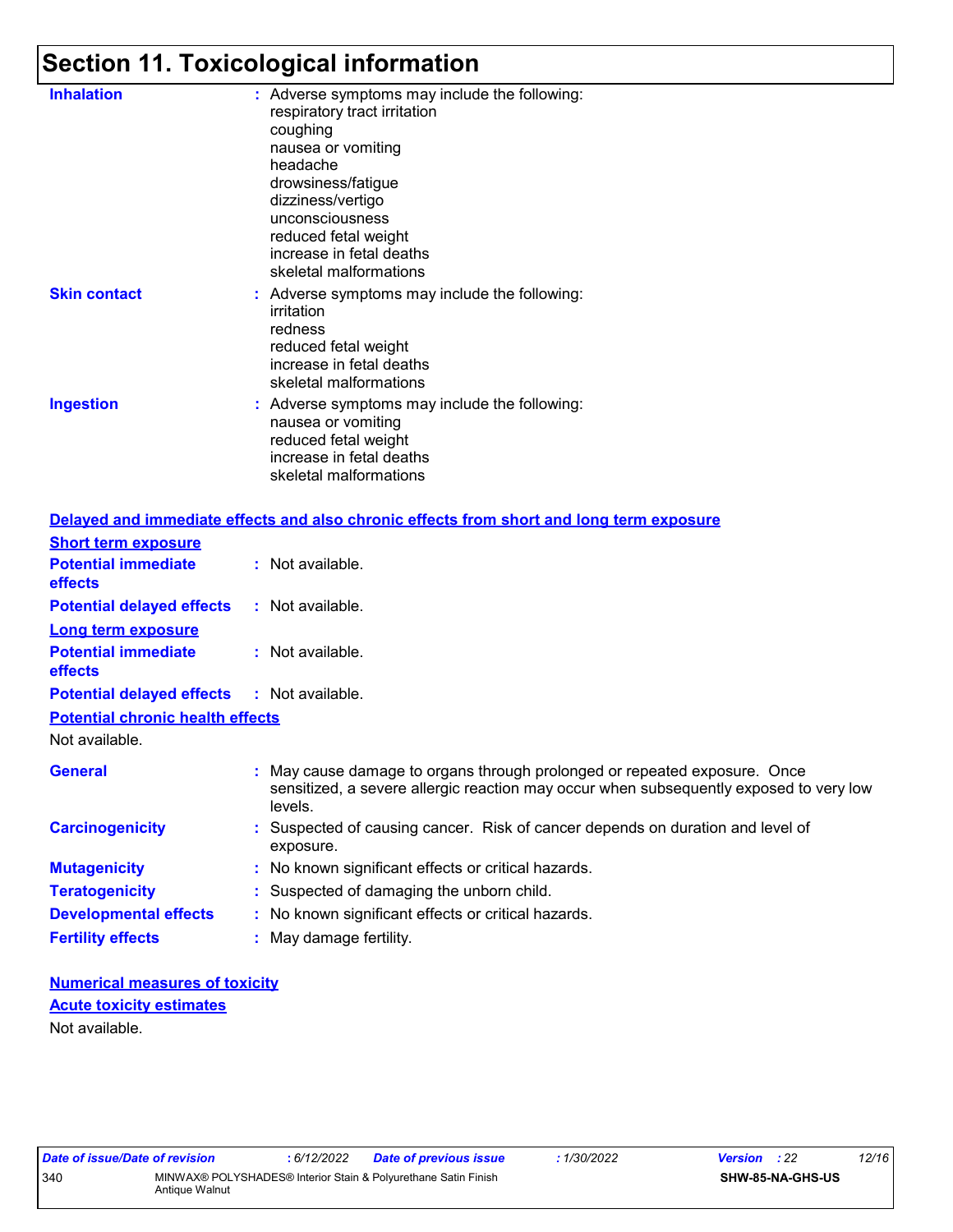## **Section 12. Ecological information**

#### **Toxicity**

| <b>Product/ingredient name</b> | <b>Result</b>                      | <b>Species</b>                    | <b>Exposure</b> |
|--------------------------------|------------------------------------|-----------------------------------|-----------------|
| Light Aliphatic Hydrocarbon    | Acute LC50 2200 µg/l Fresh water   | Fish - Lepomis macrochirus        | 4 days          |
| Light Aliphatic Hydrocarbon    | Acute LC50 2200 µg/l Fresh water   | Fish - Lepomis macrochirus        | 4 days          |
| Mineral Spirits (Odorless)     | Acute LC50 2200 µg/l Fresh water   | <b>Fish - Lepomis macrochirus</b> | 4 days          |
| Methyl Ethyl Ketoxime          | Acute LC50 843000 µg/l Fresh water | Fish - Pimephales promelas        | 196 hours       |

#### **Persistence and degradability**

Not available.

#### **Bioaccumulative potential**

| <b>Product/ingredient name</b> | $LoaPow$ | <b>BCF</b> | <b>Potential</b> |
|--------------------------------|----------|------------|------------------|
| Zirconium 2-Ethylhexanoate     |          | 2.96       | low              |
| <b>Hydrotreated Heavy</b>      |          | 10 to 2500 | high             |
| Petroleum Naphtha              |          |            |                  |
| Methyl Ethyl Ketoxime          |          | 2.5 to 5.8 | low              |
| Cobalt 2-Ethylhexanoate        |          | 15600      | high             |

#### **Mobility in soil**

| <b>Soil/water partition</b> | : Not available. |
|-----------------------------|------------------|
| <b>coefficient (Koc)</b>    |                  |

#### **Other adverse effects** : No known significant effects or critical hazards.

### **Section 13. Disposal considerations**

The generation of waste should be avoided or minimized wherever possible. Disposal of this product, solutions and any by-products should at all times comply with the requirements of environmental protection and waste disposal legislation and any regional local authority requirements. Dispose of surplus and non-recyclable products via a licensed waste disposal contractor. Waste should not be disposed of untreated to the sewer unless fully compliant with the requirements of all authorities with jurisdiction. Waste packaging should be recycled. Incineration or landfill should only be considered when recycling is not feasible. This material and its container must be disposed of in a safe way. Care should be taken when handling emptied containers that have not been cleaned or rinsed out. Empty containers or liners may retain some product residues. Vapor from product residues may create a highly flammable or explosive atmosphere inside the container. Do not cut, weld or grind used containers unless they have been cleaned thoroughly internally. Avoid dispersal of spilled material and runoff and contact with soil, waterways, drains and sewers. **Disposal methods :**

### **Section 14. Transport information**

|                                                                                         | <b>DOT</b><br><b>Classification</b> | <b>TDG</b><br><b>Classification</b> | <b>Mexico</b><br><b>Classification</b> | <b>IATA</b>      | <b>IMDG</b>                  |
|-----------------------------------------------------------------------------------------|-------------------------------------|-------------------------------------|----------------------------------------|------------------|------------------------------|
| <b>UN number</b>                                                                        | <b>UN1263</b>                       | <b>UN1263</b>                       | UN1263                                 | <b>UN1263</b>    | <b>UN1263</b>                |
| <b>UN proper</b><br>shipping name                                                       | <b>PAINT</b>                        | <b>PAINT</b>                        | <b>PAINT</b>                           | I PAINT          | <b>PAINT</b>                 |
|                                                                                         |                                     |                                     |                                        |                  |                              |
| <b>Date of issue/Date of revision</b>                                                   | :6/12/2022                          | <b>Date of previous issue</b>       | :1/30/2022                             |                  | 13/16<br><b>Version</b> : 22 |
| 340<br>MINWAX® POLYSHADES® Interior Stain & Polyurethane Satin Finish<br>Antique Walnut |                                     |                                     |                                        | SHW-85-NA-GHS-US |                              |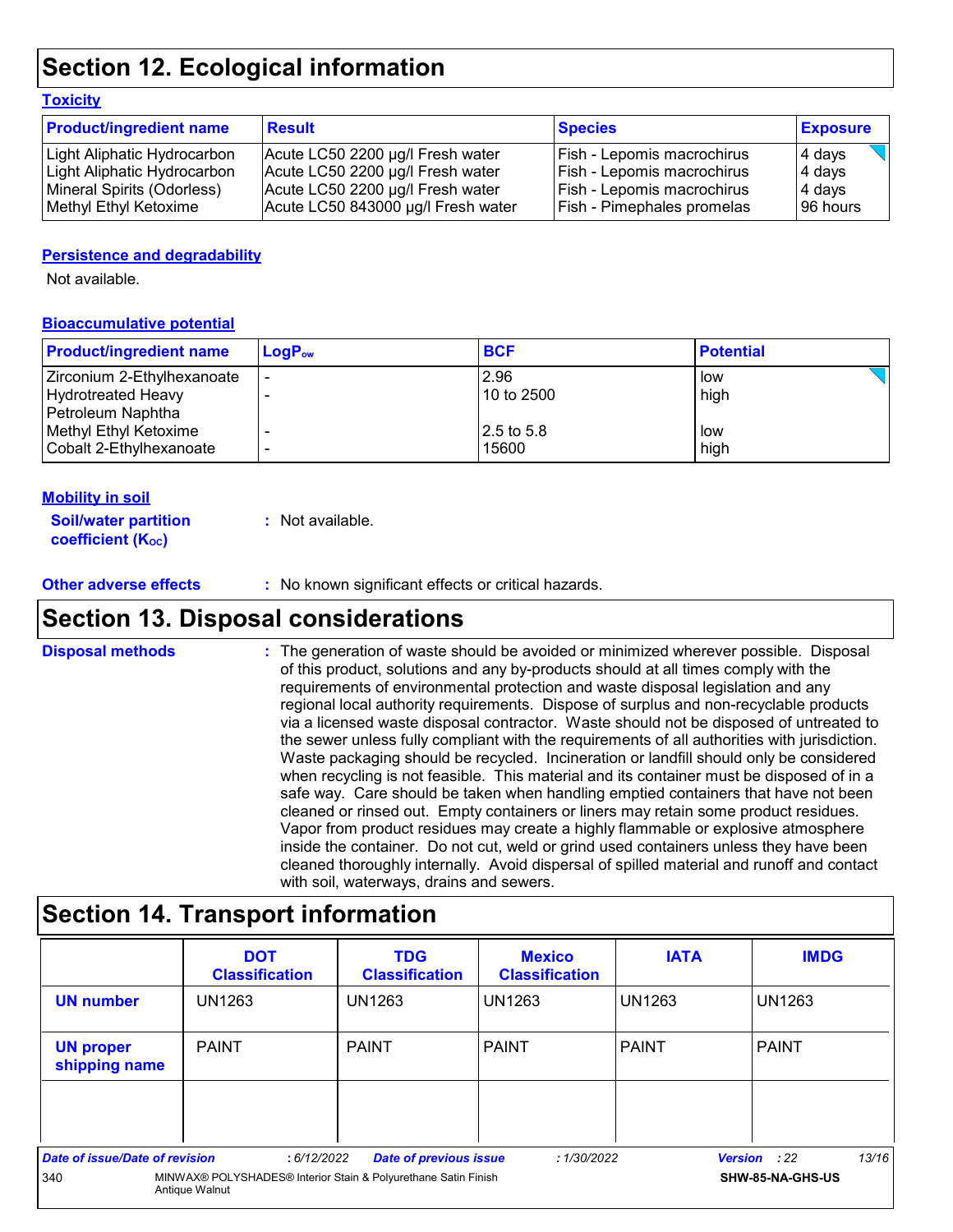|                                                          | <b>Section 14. Transport information</b>                                                                                                                                                                                                                          |                                                                                                                                                                                                                                                                                                                                                                                                                                                                                                                                                                                                                                                                                     |                  |                |                                            |
|----------------------------------------------------------|-------------------------------------------------------------------------------------------------------------------------------------------------------------------------------------------------------------------------------------------------------------------|-------------------------------------------------------------------------------------------------------------------------------------------------------------------------------------------------------------------------------------------------------------------------------------------------------------------------------------------------------------------------------------------------------------------------------------------------------------------------------------------------------------------------------------------------------------------------------------------------------------------------------------------------------------------------------------|------------------|----------------|--------------------------------------------|
| <b>Transport</b><br>hazard class(es)                     | 3                                                                                                                                                                                                                                                                 | 3                                                                                                                                                                                                                                                                                                                                                                                                                                                                                                                                                                                                                                                                                   | 3                | $\mathbf{3}$   | 3                                          |
| <b>Packing group</b>                                     | Ш                                                                                                                                                                                                                                                                 | Ш                                                                                                                                                                                                                                                                                                                                                                                                                                                                                                                                                                                                                                                                                   | III              | $\mathbf{III}$ | $\mathbf{III}$                             |
| <b>Environmental</b><br>hazards                          | No.                                                                                                                                                                                                                                                               | No.                                                                                                                                                                                                                                                                                                                                                                                                                                                                                                                                                                                                                                                                                 | No.              | No.            | No.                                        |
| <b>Additional</b><br><b>information</b>                  | This product may<br>be re-classified as<br>"Combustible<br>Liquid," unless<br>transported by<br>vessel or aircraft.<br>Non-bulk<br>packages (less<br>than or equal to<br>119 gal) of<br>combustible<br>liquids are not<br>regulated as<br>hazardous<br>materials. | Product classified<br>as per the<br>following sections<br>of the<br>Transportation of<br>Dangerous Goods<br>Regulations:<br>2.18-2.19 (Class<br>3).                                                                                                                                                                                                                                                                                                                                                                                                                                                                                                                                 |                  |                | <b>Emergency</b><br>schedules F-E, S-<br>E |
|                                                          | <b>ERG No.</b>                                                                                                                                                                                                                                                    | <b>ERG No.</b>                                                                                                                                                                                                                                                                                                                                                                                                                                                                                                                                                                                                                                                                      | <b>ERG No.</b>   |                |                                            |
|                                                          | 128                                                                                                                                                                                                                                                               | 128                                                                                                                                                                                                                                                                                                                                                                                                                                                                                                                                                                                                                                                                                 | 128              |                |                                            |
| <b>Special precautions for user :</b>                    |                                                                                                                                                                                                                                                                   | Multi-modal shipping descriptions are provided for informational purposes and do not<br>consider container sizes. The presence of a shipping description for a particular<br>mode of transport (sea, air, etc.), does not indicate that the product is packaged<br>suitably for that mode of transport. All packaging must be reviewed for suitability<br>prior to shipment, and compliance with the applicable regulations is the sole<br>responsibility of the person offering the product for transport. People loading and<br>unloading dangerous goods must be trained on all of the risks deriving from the<br>substances and on all actions in case of emergency situations. |                  |                |                                            |
| <b>Transport in bulk according</b><br>to IMO instruments | : Not available.                                                                                                                                                                                                                                                  | <b>Proper shipping name</b>                                                                                                                                                                                                                                                                                                                                                                                                                                                                                                                                                                                                                                                         | : Not available. |                |                                            |

## **Section 15. Regulatory information**

#### **SARA 313**

SARA 313 (40 CFR 372.45) supplier notification can be found on the Environmental Data Sheet.

#### **California Prop. 65**

WARNING: This product contains chemicals known to the State of California to cause cancer and birth defects or other reproductive harm.

#### **International regulations**

| Date of issue/Date of revision |                | : 6/12/2022 | Date of previous issue                                         | : 1/30/2022 | <b>Version</b> : 22 |                         | 14/16 |
|--------------------------------|----------------|-------------|----------------------------------------------------------------|-------------|---------------------|-------------------------|-------|
| 340                            | Antique Walnut |             | MINWAX® POLYSHADES® Interior Stain & Polyurethane Satin Finish |             |                     | <b>SHW-85-NA-GHS-US</b> |       |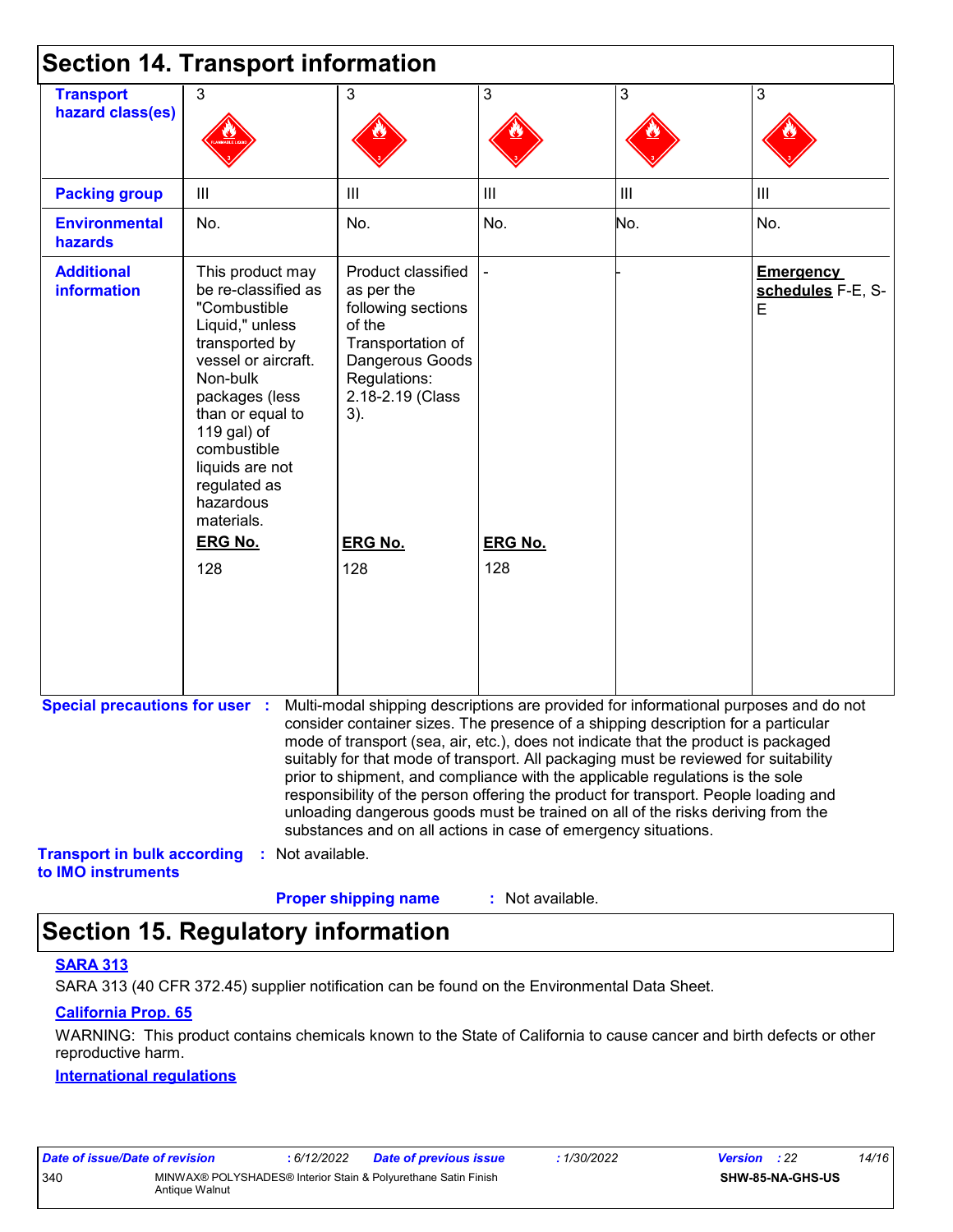## **Section 15. Regulatory information**

| <b>International lists</b> | <b>Australia inventory (AllC): Not determined.</b>           |
|----------------------------|--------------------------------------------------------------|
|                            | China inventory (IECSC): Not determined.                     |
|                            | Japan inventory (CSCL): Not determined.                      |
|                            | Japan inventory (ISHL): Not determined.                      |
|                            | Korea inventory (KECI): Not determined.                      |
|                            | New Zealand Inventory of Chemicals (NZIoC): Not determined.  |
|                            | Philippines inventory (PICCS): Not determined.               |
|                            | Taiwan Chemical Substances Inventory (TCSI): Not determined. |
|                            | Thailand inventory: Not determined.                          |
|                            | Turkey inventory: Not determined.                            |
|                            | Vietnam inventory: Not determined.                           |

### **Section 16. Other information**

**Hazardous Material Information System (U.S.A.)**



**The customer is responsible for determining the PPE code for this material. For more information on HMIS® Personal Protective Equipment (PPE) codes, consult the HMIS® Implementation Manual.**

**Caution: HMIS® ratings are based on a 0-4 rating scale, with 0 representing minimal hazards or risks, and 4 representing significant hazards or risks. Although HMIS® ratings and the associated label are not required on SDSs or products leaving a facility under 29 CFR 1910.1200, the preparer may choose to provide them. HMIS® ratings are to be used with a fully implemented HMIS® program. HMIS® is a registered trademark and service mark of the American Coatings Association, Inc.**

**Procedure used to derive the classification**

| <b>Classification</b>                                                 | <b>Justification</b>      |
|-----------------------------------------------------------------------|---------------------------|
| FLAMMABLE LIQUIDS - Category 3                                        | On basis of test data     |
| <b>SKIN SENSITIZATION - Category 1</b>                                | <b>Calculation method</b> |
| <b>CARCINOGENICITY - Category 2</b>                                   | Calculation method        |
| TOXIC TO REPRODUCTION - Category 1B                                   | Calculation method        |
| SPECIFIC TARGET ORGAN TOXICITY (SINGLE EXPOSURE) (Respiratory tract   | Calculation method        |
| irritation) - Category 3                                              |                           |
| SPECIFIC TARGET ORGAN TOXICITY (SINGLE EXPOSURE) (Narcotic effects) - | Calculation method        |
| Category 3                                                            |                           |
| SPECIFIC TARGET ORGAN TOXICITY (REPEATED EXPOSURE) - Category 2       | l Calculation method      |
| <b>ASPIRATION HAZARD - Category 1</b>                                 | Calculation method        |
| <b>A. A. A. A. A. A. A. A.</b>                                        |                           |

| <b>HISTORY</b>                    |                                                                                                                                                                                                                                                                                                                                                                                                                                                                           |
|-----------------------------------|---------------------------------------------------------------------------------------------------------------------------------------------------------------------------------------------------------------------------------------------------------------------------------------------------------------------------------------------------------------------------------------------------------------------------------------------------------------------------|
| Date of printing                  | : 6/12/2022                                                                                                                                                                                                                                                                                                                                                                                                                                                               |
| Date of issue/Date of<br>revision | : 6/12/2022                                                                                                                                                                                                                                                                                                                                                                                                                                                               |
| Date of previous issue            | : 1/30/2022                                                                                                                                                                                                                                                                                                                                                                                                                                                               |
| <b>Version</b>                    | $\div$ 22                                                                                                                                                                                                                                                                                                                                                                                                                                                                 |
| <b>Key to abbreviations</b>       | $\therefore$ ATE = Acute Toxicity Estimate<br><b>BCF</b> = Bioconcentration Factor<br>GHS = Globally Harmonized System of Classification and Labelling of Chemicals<br>IATA = International Air Transport Association<br>IBC = Intermediate Bulk Container<br><b>IMDG = International Maritime Dangerous Goods</b><br>LogPow = logarithm of the octanol/water partition coefficient<br>MARPOL = International Convention for the Prevention of Pollution From Ships, 1973 |

| Date of issue/Date of revision |                                                                                  | : 6/12/2022 | <b>Date of previous issue</b> | : 1/30/2022 | <b>Version</b> : 22     |  | 15/16 |
|--------------------------------|----------------------------------------------------------------------------------|-------------|-------------------------------|-------------|-------------------------|--|-------|
| 340                            | MINWAX® POLYSHADES® Interior Stain & Polyurethane Satin Finish<br>Antique Walnut |             |                               |             | <b>SHW-85-NA-GHS-US</b> |  |       |